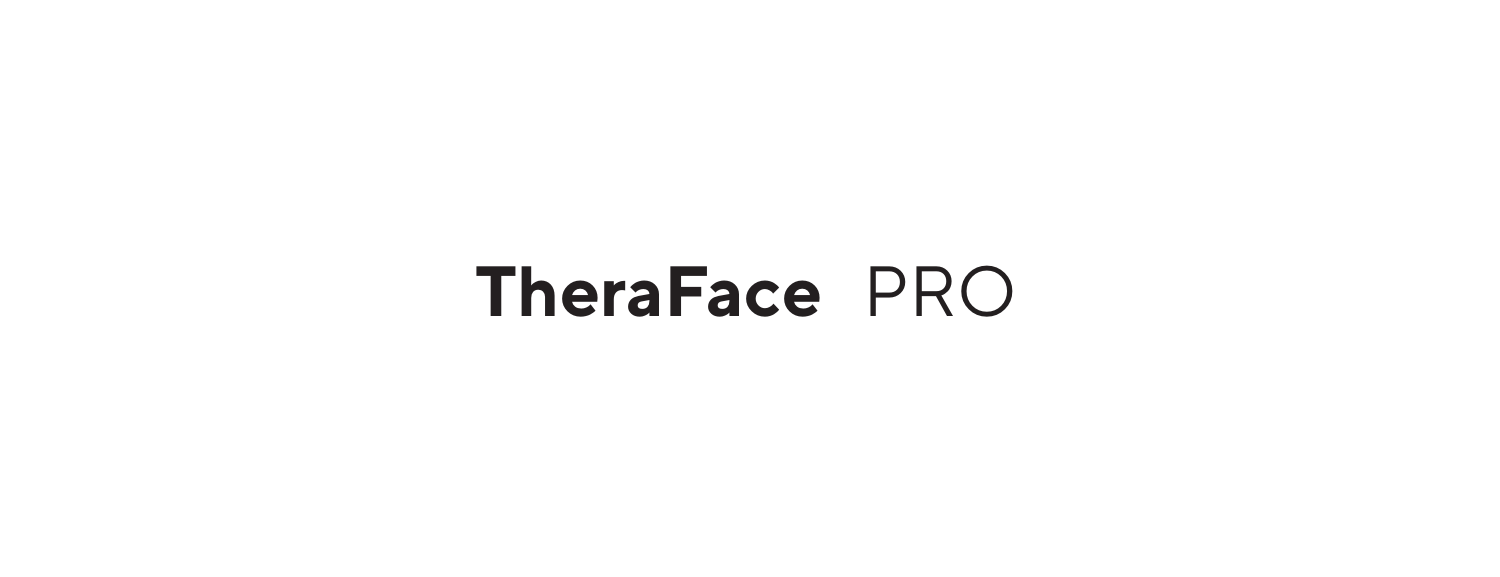## TABLE OF CONTENTS

## 1. Product Overview

TheraFace PRO 2

### 2. Intended Use

| Percussive Therapy              | 3 |
|---------------------------------|---|
| TheraOne Conductive Gel         | 4 |
| Microcurrent Ring               | 4 |
| Cleansing Ring                  | 4 |
| LED Ring - RED Light            | 5 |
| LED Ring - Blue Light           | 5 |
| LED Ring - Red + Infrared Light | 5 |
|                                 |   |

#### 3. Getting To Know Your TheraFace PRO Device

| Power Button                   | 6 |
|--------------------------------|---|
| Percussive Therapy Button      | 6 |
| <b>Ring Button</b>             | 6 |
| Attachment Ring                | 6 |
| LED Ring: Blue/Red/Red + IR    |   |
| Microcurrent Ring              | 7 |
| Cleansing Ring                 | 7 |
| Hot and Cold Rings             | 7 |
| Percussive Therapy Attachments | 8 |
|                                |   |

## 4. Getting Started

| Powering On                 |  |
|-----------------------------|--|
| Switching Off               |  |
| Automatic Shut Off          |  |
| Basic getting started steps |  |

## 5. Using the TheraFace PRO

| Percussive Therapy Feature                      | 10 |
|-------------------------------------------------|----|
| I FD Treatment                                  | 10 |
| Microcurrent Treatment                          | 11 |
| Microcurrent Primer: TheraOne<br>Conductive Gel | 11 |
| After Skin Treatment                            | 12 |
| Device Maintenance                              | 12 |
| Care and Cleaning                               | 12 |
| Charging the TheraFace PRO                      | 13 |
|                                                 |    |

#### 6. Important Safety **Information**

| Background                               | 13 |
|------------------------------------------|----|
| General TheraFace PRO Use                | 14 |
| Microcurrent Ring Attachment             | 14 |
| <b>LED Ring Attachment</b>               | 15 |
| Percussive Therapy Attachments           | 16 |
| Cleansing Ring Attachment                | 16 |
| Hot Ring Attachment                      | 17 |
| Cold Ring Attachment                     | 17 |
| Additional Unit Warning                  | 18 |
| Labels                                   | 20 |
| <b>Product Specifications</b>            | 20 |
| Safety, EMC & Bio-compatibility          | 22 |
| FCC compliance statement                 | 22 |
| Manufacturer's Declaration               | 23 |
| Manufacturer Information<br>and Warranty | 26 |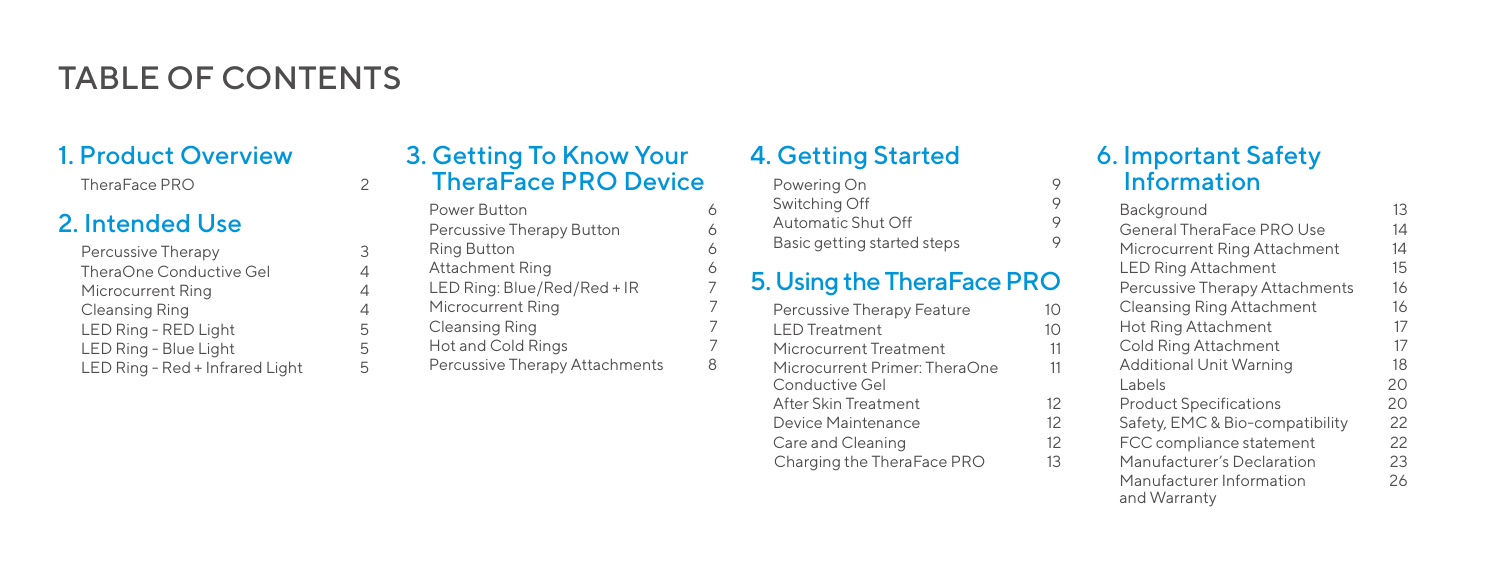## Product Overview

## **TheraFace** PRO

## An advanced solution for better facial wellness.

The TheraFace PRO is a 4-in-1 handheld device that takes facial wellness to the next level by helping to reduce tension, relax facial muscles, and achieve healthier-looking skin by gently stimulating the face. It includes microcurrent, blue, red, and red+infrared light LED, and cleansing treatments, allowing you to customize your facial therapy in one easy-to-use versatile device. Use the variety of treatment rings to help lift, tone, rejuvenate, and deep clean. The TheraFace PRO is your all-in-one solution for optimal health and wellness for the face.

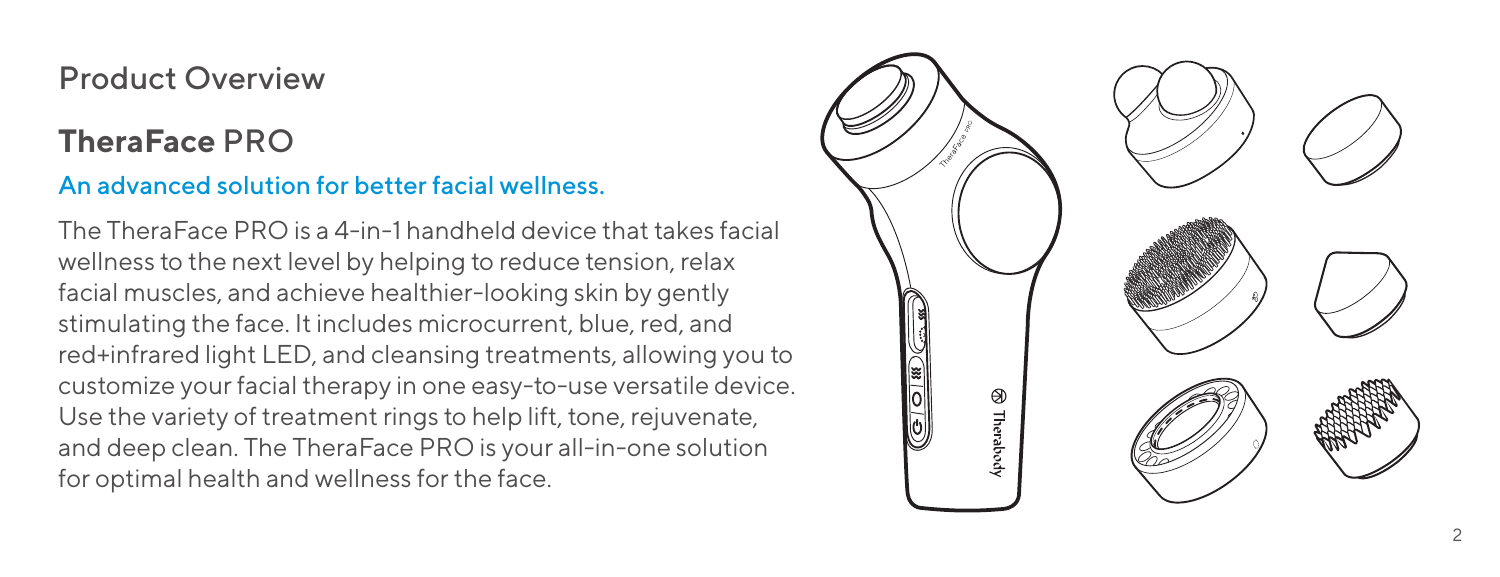## Intended Use

The TheraFace PRO is intended to help reduce tension, relax facial muscles, and achieve more beautiful skin by gently stimulating the face. The variety of treatment rings are intended to help lift, tone, rejuvenate, and deep clean.

## Percussive Therapy

Percussive therapy, now optimized for the face. Facial

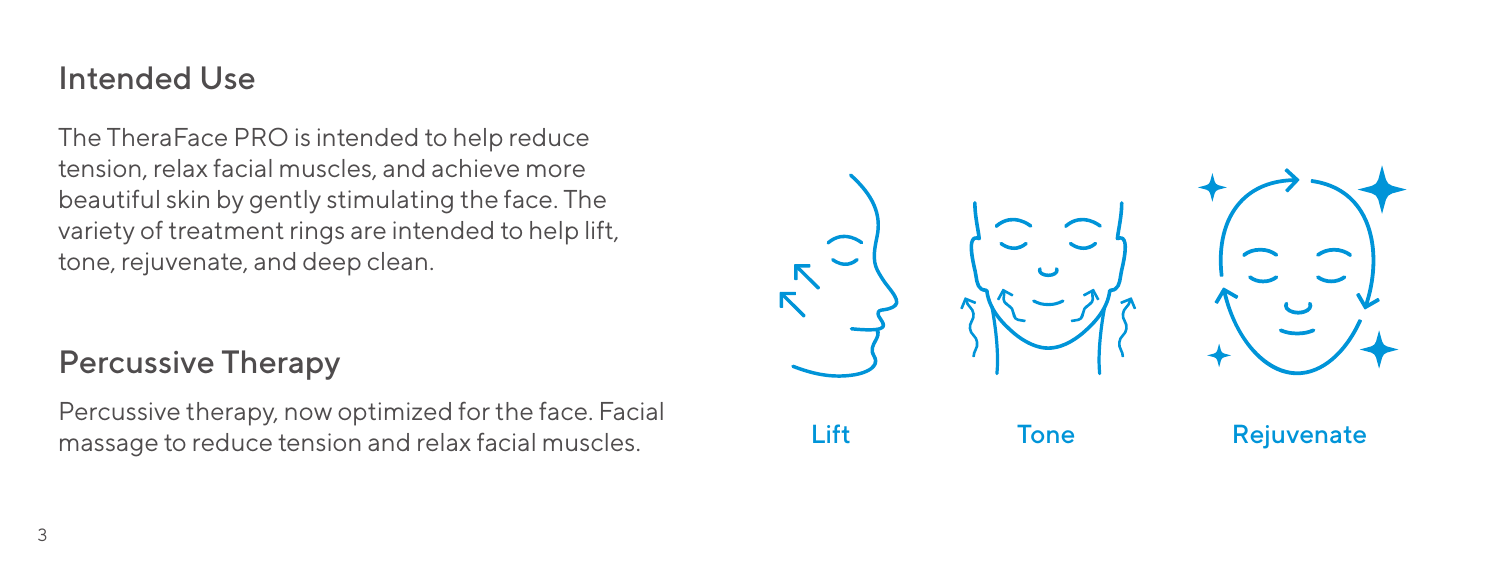## **TheraOneTM Conductive Gel**

A primer gel intended to be used with the TheraFace PRO device prior to starting the microcurrent treatment to ensure the treatment is delivered safely and effectively



#### **Microcurrent Ring Cleansing Ring**

Microcurrent firms and tightens the skin. Microcurrent improves muscle tone and contour in the face/neck



Cleansing removes facial build up of dirt, oil, and debris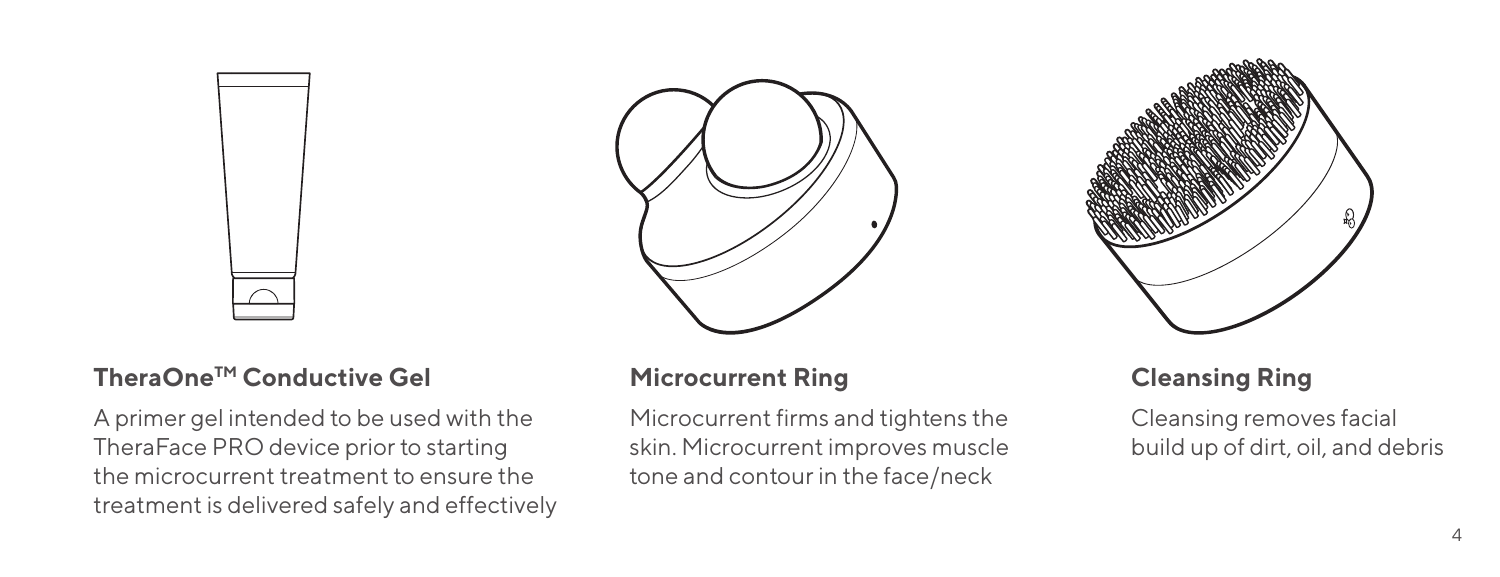

**LED Ring**

### LED Ring: RED Light

Red Light is intended to reduce periorbital wrinkles (the wrinkles around the eyes)

## LED Ring: Blue Light

Blue Light is intended to reduce mild to moderate acne

#### LED Ring: Red + Infrared Light

Red + Infrared Light is intended to reduce periorbital wrinkles (the wrinkles around the eyes) and is shown to increase the body's natural healing process

*\*Blue Light is not intended to treat or reduce severe acne*

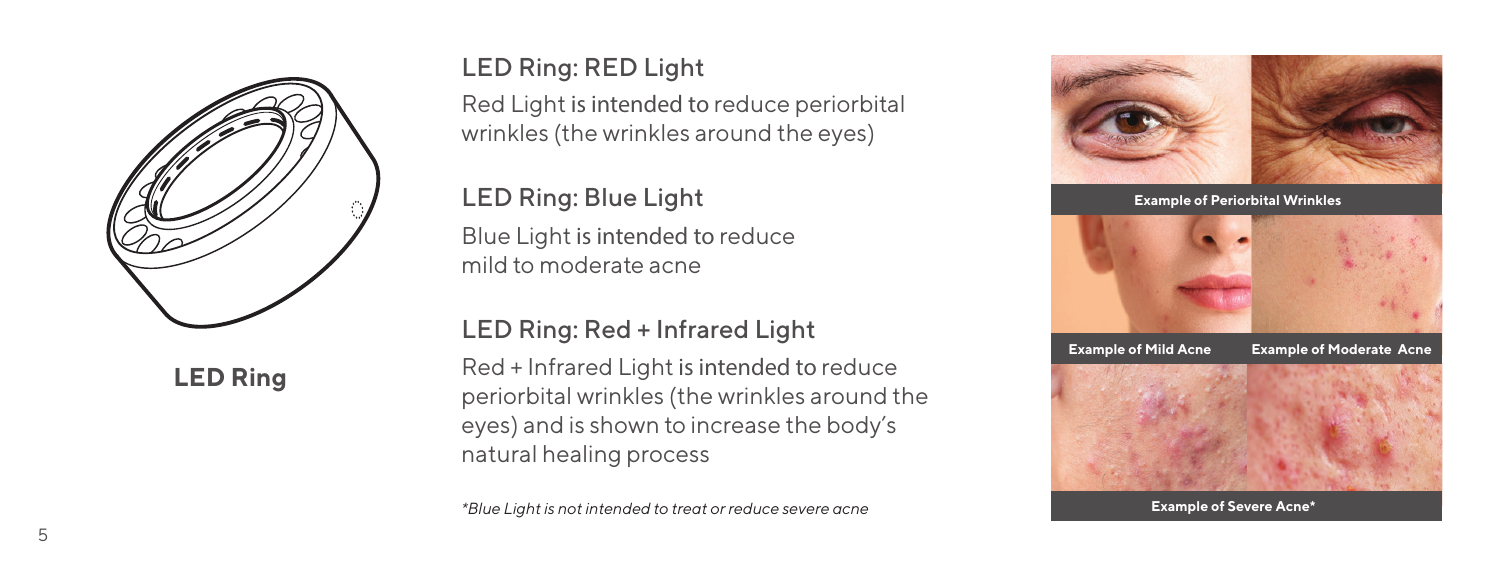## Getting To Know Your TheraFace PRO Device

Power Button **<sup>0</sup>** Powers the device ON / OFF

#### Percussive Therapy Button 6

**<sup>0</sup>**Controls the Percussive Attachement

# Ring Button

**<sup>0</sup>**Controls the Attachment Ring

#### D) Attachment Ring

- **<sup>0</sup>**Magnetic connection to the device and can be removed by pulling
- **<sup>0</sup>** All the Attachment Rings have only one correct position

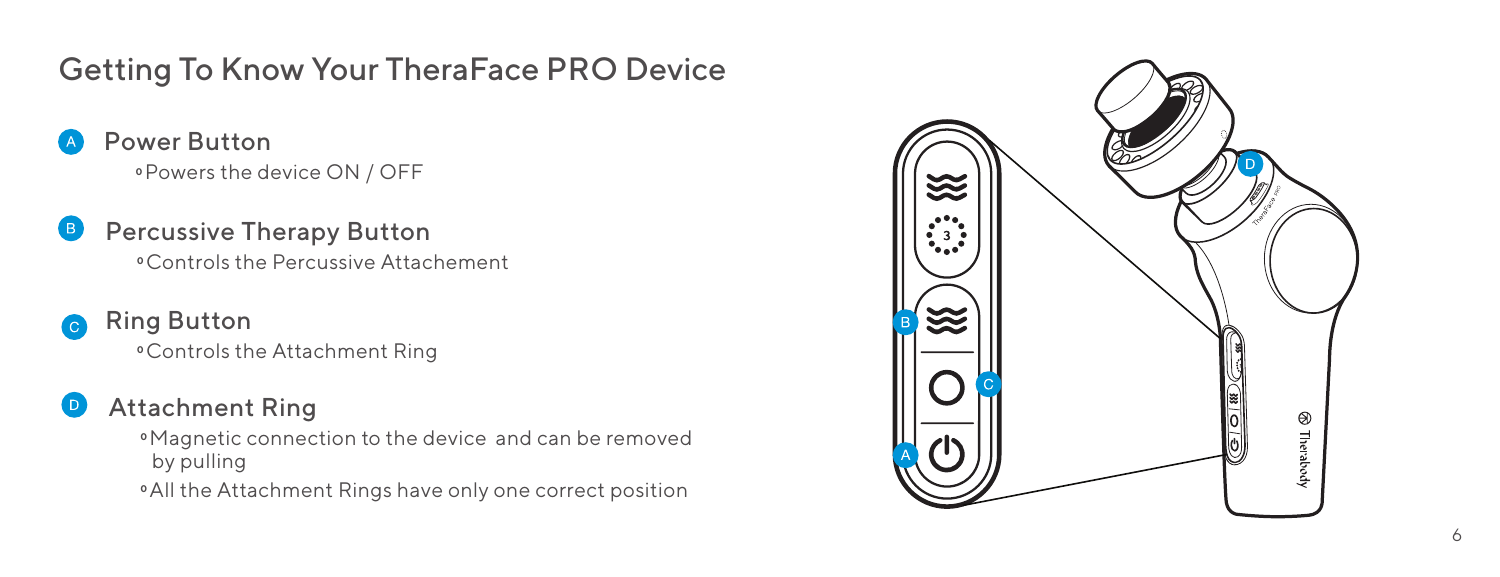## LED Ring: Blue/Red/Red+IR

Magnetic connection to the device and can be removed by pulling The LED treatment is delivered through the LED Ring

## Microcurrent Ring

Magnetic connection to the device and can be removed by pulling The Microcurrent treatment is delivered through the Microcurrent Ring

## Cleansing Ring

Magnetic connection to the device and can be removed by pulling All cleansing is delivered through the Cleansing Ring

### Hot and Cold Rings (sold separately)

Magnetic connection to the device and can be removed by pulling Delivers the option of 3 Cold and 3 Hot settings

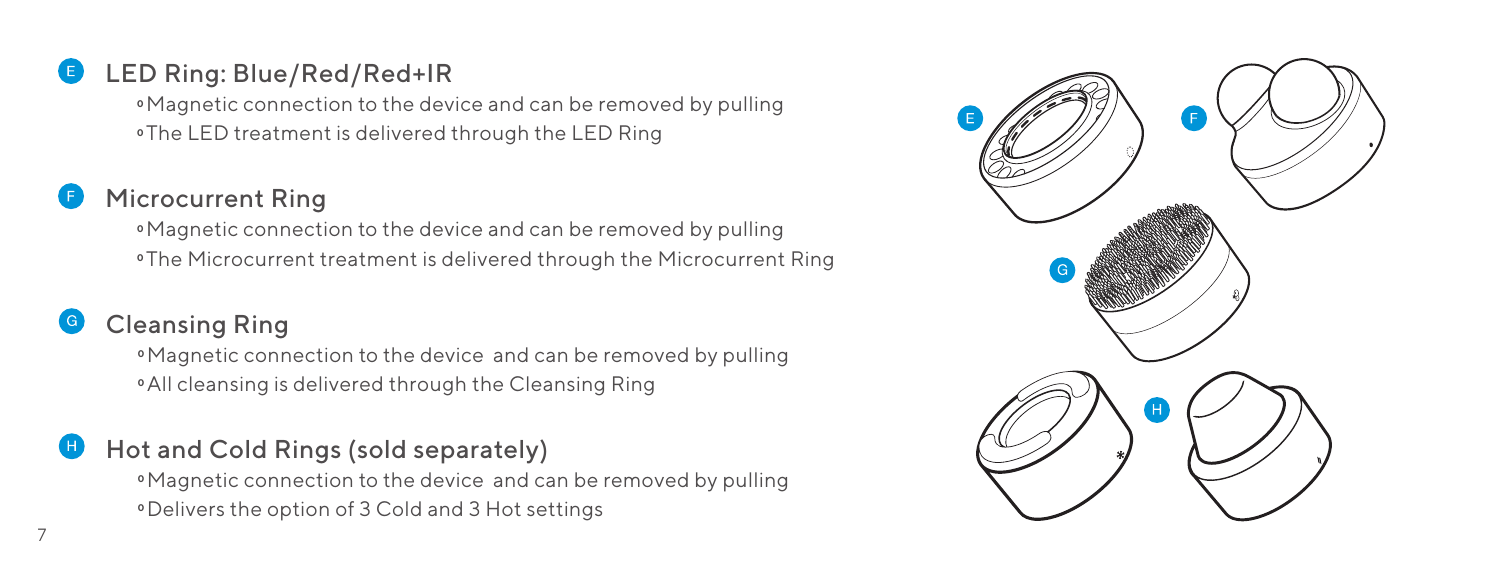#### Percussive Therapy Attachments

**<sup>0</sup>**Magnetic connection to the device and can be removed by pulling **<sup>0</sup>** All the Attachment Rings have only one correct position

#### Flat J

#### Cone K

<sup>o</sup>General use for the entire face, neck and chest<br> **Cone**<br>
<sup>o</sup>More precise treatment for targeted areas such<br>
around the eyes, nasolabial lines and pressure p<br> **Micropoint <sup>0</sup>**More precise treatment for targeted areas such as around the eyes, nasolabial lines and pressure points

## L

**<sup>0</sup>**Maximize circulation for larger areas such as the forehead, cheeks and chest





L

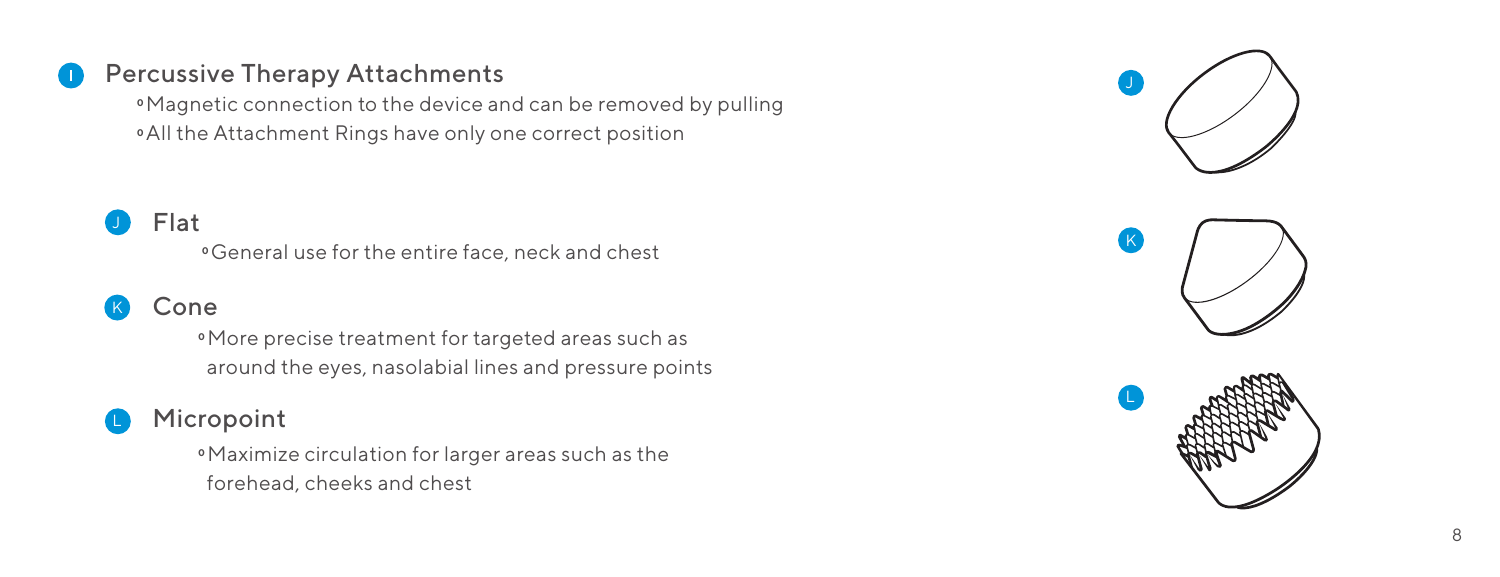## Getting Started

#### Powering on the TheraFace PRO device

Push and hold the ON/OFF button to power on the device and the OLED screen will turn on.

## Switching Off

Push and hold the ON/OFF button again to switch the device off and the OLED screen will be off.

If the device is not manually powered off by pressing the Power button, the device will automatically shut off after 10 minutes of inactivity.

## **Basic getting started steps:**

- 1. Start with a clean, dry face
- 2. Select and attach your desired attachment ring
- 3. Turn on the device
- 4. Choose your settings
- 5. Get started

Automatic Shut Off **Note:** Make sure you turn off the power on the device before removing the rings.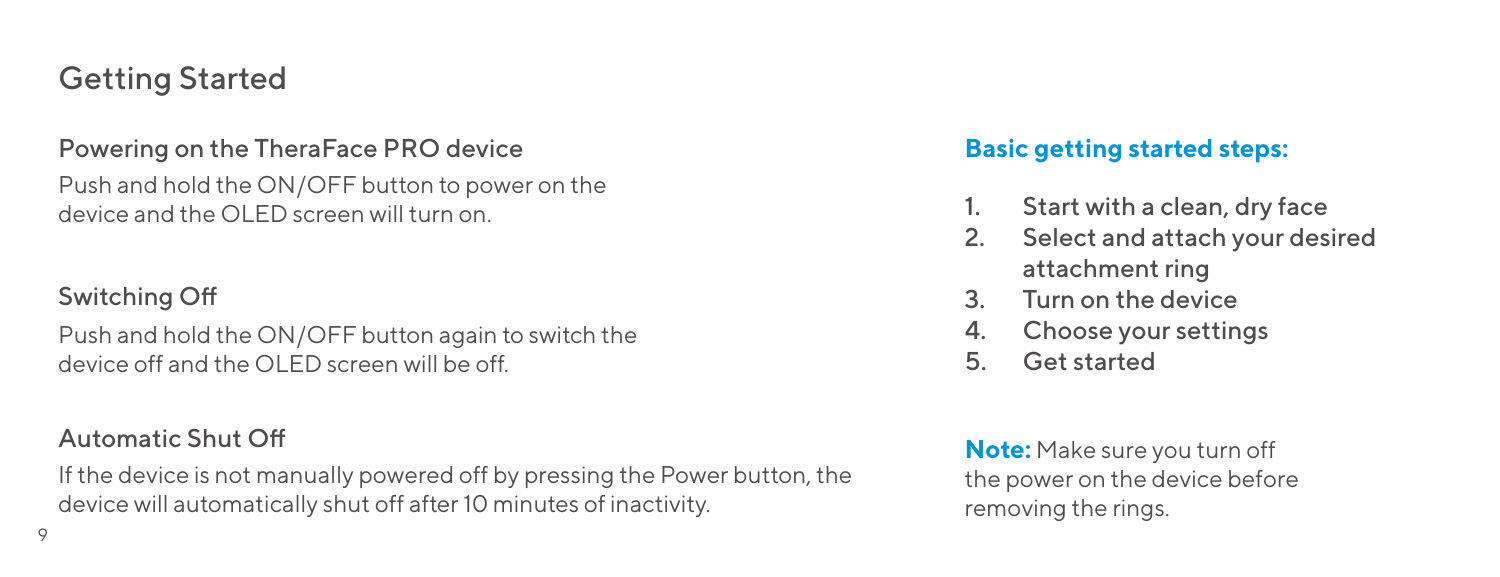## Using the TheraFace PRO

Start by washing your face completely and rinse twice to remove residue. Allow skin to dry completely before starting treatment. Be sure to visit therabody.com for treatment protocols and instructional videos.

**Note:** The TheraFace PRO device will make a beeping sound every 15 seconds. This will help you track the time within each treatment and will also inform you if a treatment has been disconnected or is completed.

- 1 beep = timed feedback every 15 sec so you can time their protocols better
- 2 beeps = the LED, Microcurrent, Hot, or Cold treatment has been accidentally disconnected
- 3 beeps = the LED, Microcurrent, Hot, or Cold treatment is over

## A. Percussive Therapy Feature

- 1. Select and attach the desired percussive therapy attachment 2. Once attached to the TheraFace PRO, turn ON the TheraFace PRO
- device by pressing the Power Button for 2 seconds.
- 3. Turn on the percussive feature by pressing the percussive button once.<br>4 To togale between the 3 speed ontions (1750–2100 and 2400 rpm), pre-
- To toggle between the 3 speed options (1750, 2100 and 2400 rpm), press the percussive button again.
- 5. To stop the percussive treatment, press the percussive button a third time.
- **Note:**  Can be combined with the Cold Ring\*  *(\*Hot and Cold Rings sold separately)* • Cannot be combined with the Microcurrent Ring, Hot Ring, LED Rings and Cleansing Ring

## B. LED Treatment

- 1. The LED ring has 3 light therapy wavelength options: red, blue and red+infrared.
- 2 To start using the LED therapy mode, attach the LED ring to the TheraFace PRO device.
- 3. Turn ON the TheraFace PRO device by pressing the Power Button for 2 seconds.
- 4. Then, turn ON the LED ring by pressing the Attachment Ring button.<br>5. To togale between light options (blue, red and red-infrared), press.
- 5. To toggle between light options (blue, red and red+infrared), press the Attachment Ring button again.
- 6. The TheraFace PRO LED ring has a proximity sensor system, and will only reach full light intensity (brightness) once the device is placed at the right distance from your face (0.5 inches), reducing glare in the interim. Avoid direct skin contact.
- 7. To turn off the LED ring, toggle to the Red+IR light mode and press the Attachment Ring Button one more time or power off the TheraFace PRO device by pressing the Power Button for 2 seconds.

Warning: Do not place the LED Ring directly on the skin. Keep the LED Ring approximately 0.5 inches away from the skin.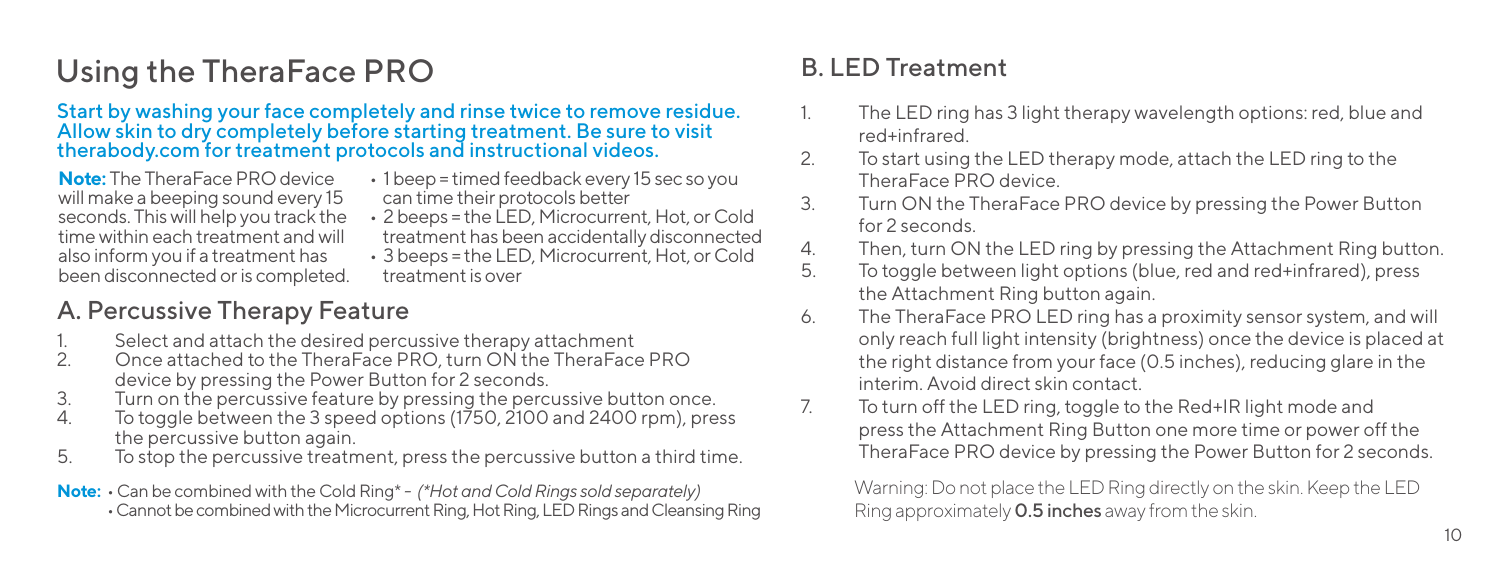### C. Microcurrent Treatment

- Remove any percussive therapy attachment before attaching the Microcurrent Ring.
- 2. Prior to starting the microcurrent treatment, apply the TheraOne™ Conductive Gel to your clean, dry face or treatment area to ensure the treatment is delivered correctly.
- 3. Attach the Microcurrent Ring to the TheraFace PRO device.
- 4. Once attached to the TheraFace PRO, turn ON the TheraFace PRO device by pressing the Power Button for 2 seconds.
- 5. Turn on the microcurrent treatment by pressing the ring button once.
- 6. To adjust the intensity level to your comfort, press the ring button once to toggle between the 3 intensity options.
- 7. To stop the microcurrent treatment, press the ring button a third time.

PRO Tip: When using the Microcurrent Ring, slowly glide the device using light to medium pressure, keeping both spheres on the face at once. A microcurrent protocol of 5-8 minutes can be completed once per 24-hour period. Be sure to visit therabody.com for treatment protocols and instructional videos.

**Note:** • There is a preset shut off time of 8 minutes

- Cannot be combined with the percussive therapy attachments
- While the Microcurrent Ring will work with any conductive gel, we recommend the TheraOne™ Conductive Gel if available in your market.

Warning: When using the TheraFace PRO with the Microcurrent Ring, a microcurrent primer is required. Do NOT use the Microcurrent Ring on the midline of the neck or eye area.

## D. Microcurrent Primer: TheraOne Conductive Gel

The TheraOne™ Conductive Gel is a primer intended to be used with the TheraFace PRO device prior to starting the microcurrent treatment to ensure the treatment is delivered safely and effectively.

#### Directions:

- Start with a clean, dry face.
- 2. Apply a mask-like layer of the conductive gel to all treatment areas of the face and neck.
- 3. Following treatment with the microcurrent ring, rinse off and apply your favorite moisturizer.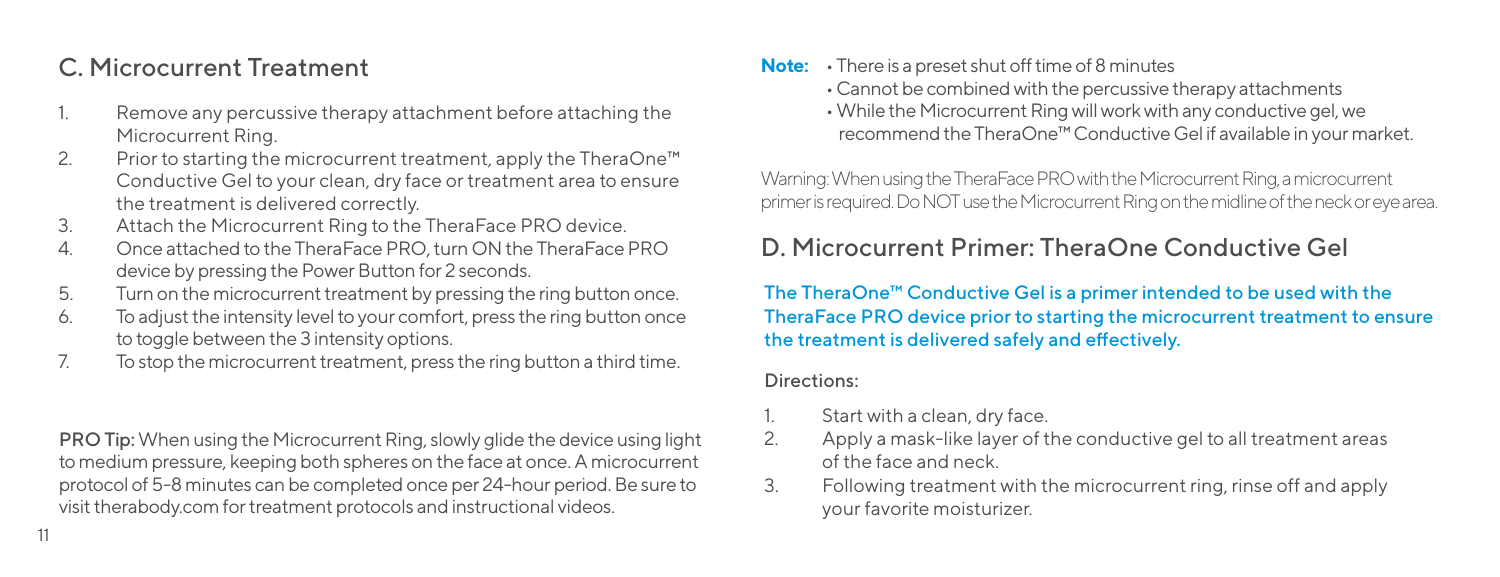Warnings: Use only as directed. Avoid eye contact. Prior to starting TheraFace PRO Device After Care & Cleaning<br>the microcurrent treatment, test by applying a small amount of the TheraOne Conductive Gel on a small patch of skin first. Skin may absorb gel during microcurrent session; reapply if needed to ensure even glide of device on the skin.

#### If you already use a toner, serum, moisturizer, and/or SPF, then apply in this order following the completion of any TheraFace PRO protocol:

- Tone: Use one cotton pad with toner applied sweeping gently across the face, avoiding the eye area and concentrating on the nose, nasal fold, and chin
- 2. Serum: Apply serum
- 3. Moisturizer: Apply moisturizer
- 4. SPF: Apply SPF only in the morning or daytime hours

#### **After Skin Treatment**

Clean your face with a warm, damp washcloth.

## **Device Maintenance**

The following maintenance instructions are important to ensure that your device continues to work as it was designed. Failure to follow these instructions may cause your device to stop working.

## **Care and Cleaning**

Visually inspect the TheraFace PRO device and attachment rings for any obvious signs of debris build-up. Wipe your device and attachment rings down with a damp cloth or alcohol-free cleansing wipe. After cleaning, allow the device and attachment rings to dry thoroughly before storing or beginning another treatment protocol. A properly cleaned device should have no visible signs of debris or moisture.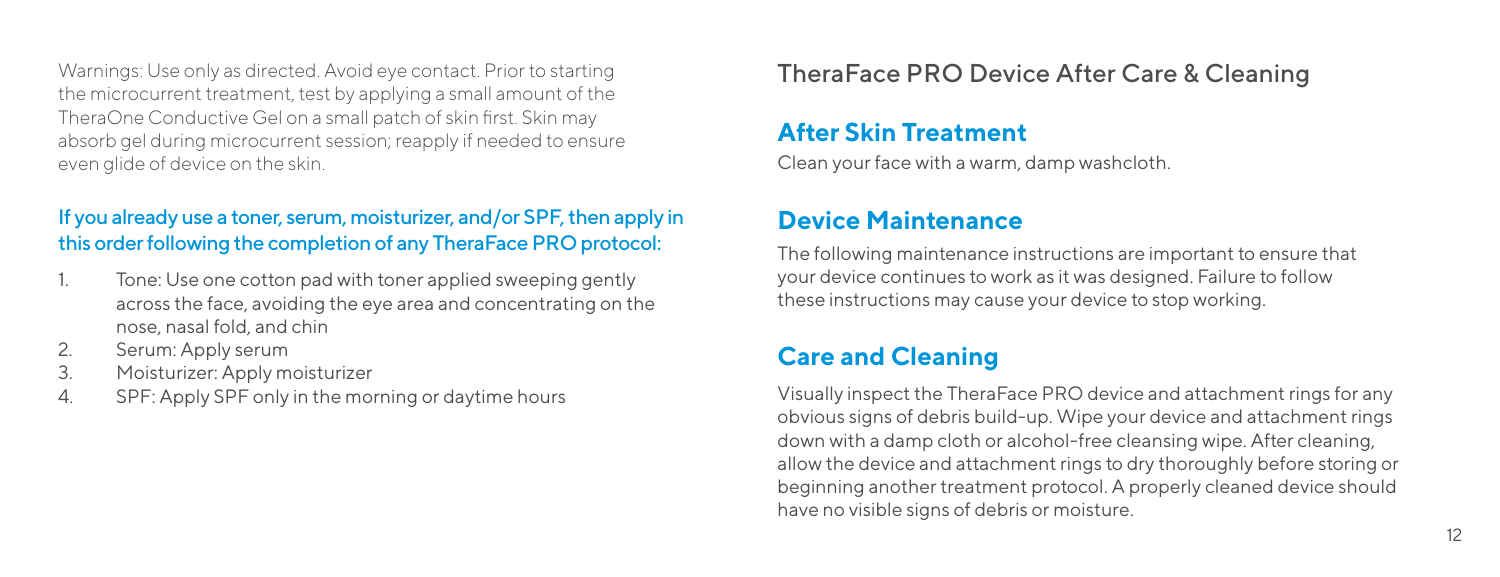Note: This product is not waterproof, only clean with a damp cloth or alcohol-free cleansing wipe by wiping the device and attachment rings. Do not submerge the device in water or clean it under running water (other than the Cleaning Ring). Do not allow the device to come into contact with any corrosive solutions, which would damage appearance and function. Store the device in a cool and dry place (Temperature: 0°C/32°F - 40°C/104°F Relative humidity: 10~95% RH). Do not store the device or battery where temperatures may exceed 40°C/104°F, such as in direct sunlight or in a vehicle.

#### **Charging the TheraFace PRO**

- The TheraFace PRO is USB-C enabled with the connector at the bottom of the device.
- The TheraFace PRO includes a USB-C to USB-A cable.
- You can plug the device into any standard USB adapter.
- The TheraFace PRO allows for fast-charging if charged with a USB-C adapter.

Note: Make sure the charger is from a certified manufacturer and it hasn't suffered any structural damage. The TheraFace PRO device will not work while charging.

## TheraFace PRO Warnings and Guidance (Precautions and Contraindications)

#### **Background**

This device is intended to be used on the face, neck, and upper chest regions of the body. If you have any specific medical conditions or concerns, please consult your physician before using this product. There will be times when it is advisable to modify how devices are used (precautions) or times when it is not appropriate to use certain devices (contraindications). The following document highlights these for each modality or treatment attachment included with the TheraFace PRO device as of the date of printing. For up-to-date information, please visit us online.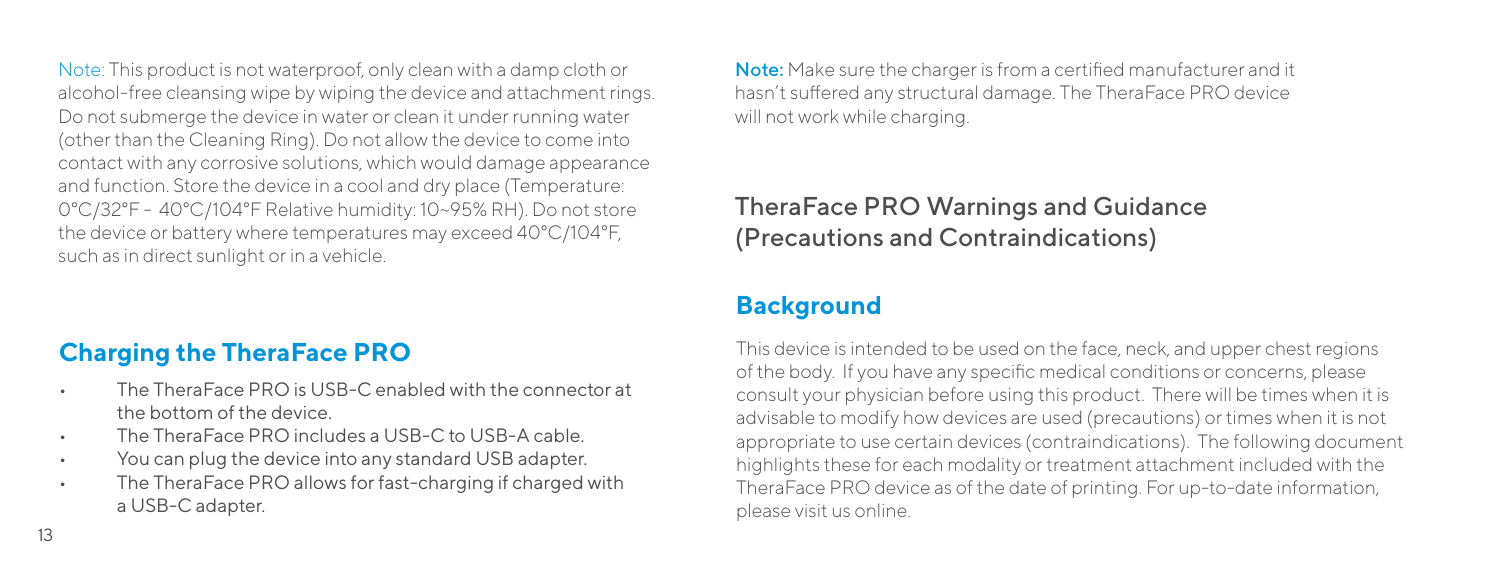## Important Safety Information

#### **General TheraFace PRO Use**

Read the full Warnings and Guidance prior to using the TheraFace PRO.

This device is contraindicated against and should not be used by or on anyone with a history of epilepsy, seizures or cardiopathy. The TheraFace PRO is not recommended for anyone with an electronic implanted device (such as a pacemaker), cardiac, an electronic implanted device, cardiac arrhythmia, tumors, or acute episodes of inflammatory diseases. The device is not recommended for those who have arteriosclerosis, thromboses or implants in the body region being treated. Dental implants should be firmly anchored before using the device. Do not use the device on the eyes, eyelids, or the area immediately surrounding the eye (Periorbita area). The device should not be used if you have dark brown or black spots, such as large freckles, birthmarks, moles or warts, on the area to be treated. The device is not recommended if you have eczema, psoriasis, lesions, open wounds or active infections other than mild to moderate acne, such as cold sores, in the area to be treated. Wait for the infected area to heal before using the device. The device should not be used if you have abnormal skin conditions caused by diabetes or other systemic or metabolic diseases. It is not recommended to use this device if you have a history of herpes outbreaks in the area of treatment, unless you have consulted with your physician and have received preventive treatment before using the device.

Please consult your physician prior to use if you are pregnant and/or nursing. **Immediately stop using the device at the first sign of discomfort.** 

The device is not recommended for anyone under the age of 18 without adult supervision and should be kept out of reach of children. If you have any medical concerns, are taking any medications that cause light sensitivity, or have had any facial surgery or other surgical procedures, please consult your doctor before using the device.

#### **Microcurrent Ring Attachment**

These recommendations are derived from consultation with medical experts and the published research in regards to precautions and contraindications and are as of the date of printing. For up-to-date information, please visit us online.

When using the device with the microcurrent treatment, a microcurrent conductive gel primer is required. Prior to starting the microcurrent treatment, test by applying a small amount of the conductive gel on a small patch of skin.

#### **Precautions**

- Recent injury, surgery, or facial treatment such as neurotoxin, dermal filler, microneedling, laser, and/or chemical peel until skin has fully healed
- Do not use during a breakout from Herpes Simplex Virus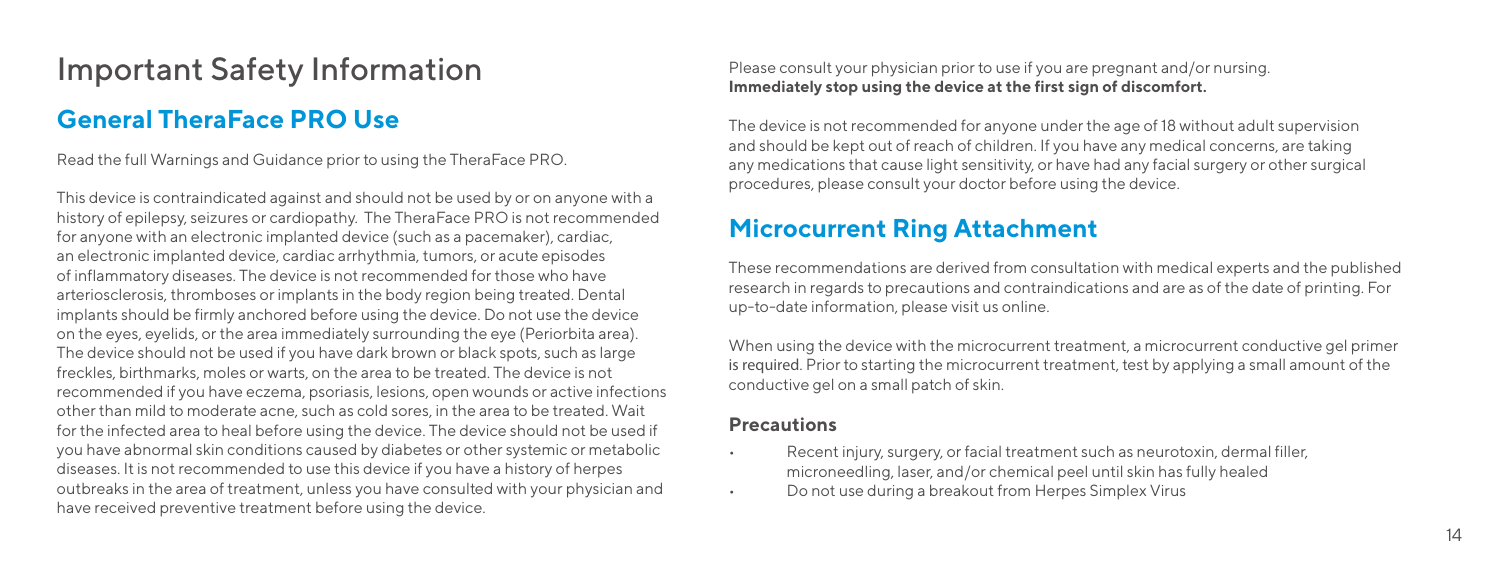- Do not use over facial hair; facial hair must be shaved prior to use as hair can interfere with the conductivity
- Do not use if you suffer from any heart condition
- Do not use directly over center of neck (bone), specifically avoiding the thyroid
- Do not use on breast area
- Do not use across your chest
- Do not use on groin area
- Do not use directly on the eyes, eyelids, or the area immediately surrounding the eye (Periorbita area).
- Do not apply to broken skin
- Do not use on children

#### **Contraindications**

The following are circumstances where the potential risks may outweigh the benefits. Consult a medical professional before use.

- Skin rash, open wounds, blisters, local tissue inflammation, infections, bruises, or tumors
- Pacemaker or other implanted electronic devices
- Epilepsy
- Pregnancy
- Cancer/tumors
- **Thrombosis**
- Phlebitis
- Metal plates or pins in the application area
- Implanted defibrillators/ stimulators

#### **LED Ring Attachment (Red LED, Red+IR LED, and Blue LED Therapies)**

These recommendations are derived from consultation with medical experts and the published research in regards to precautions and contraindications as of the date of printing. For up-to-date information, please visit us online.

#### **Precautions**

- Recent injury, surgery, or facial treatment such as neurotoxin, dermal filler, microneedling, laser, and/or chemical peel until skin has fully healed.
- Current breakout from Herpes Simplex Virus
- For facial hair: Use LED over facial hair, following the pattern of hair growth (typically in a downward motion)
- Do not apply directly to the eyeball/eyelid
- Do not apply to broken skin
- Do not apply retinol before use of red LED light

#### **Contraindications**

The following are circumstances where the potential risks may outweigh the benefits. Consult a medical professional before use.

- Skin rash, open wounds, blisters, local tissue inflammation, infections, bruises, or tumors
- Pregnancy/nursing
- Abnormal sensations (ex. numbness)
- Cancer/tumors
- Epilepsy
- Cardiopathy (heart disease)
- Photo allergy or disorder (ex. Lupus, porphyria)
- Medications that cause light sensitivity
- Medications for severe acne
- Extreme sensitivity to light
- Melasma or hyperpigmentation (especially if exacerbated by mild warmth)
- Suspicious lesions or skin cancer–please visit your physician
- If taking or using any retinol or sun-sensitive medications or products or benzoyl peroxide do not use infrared light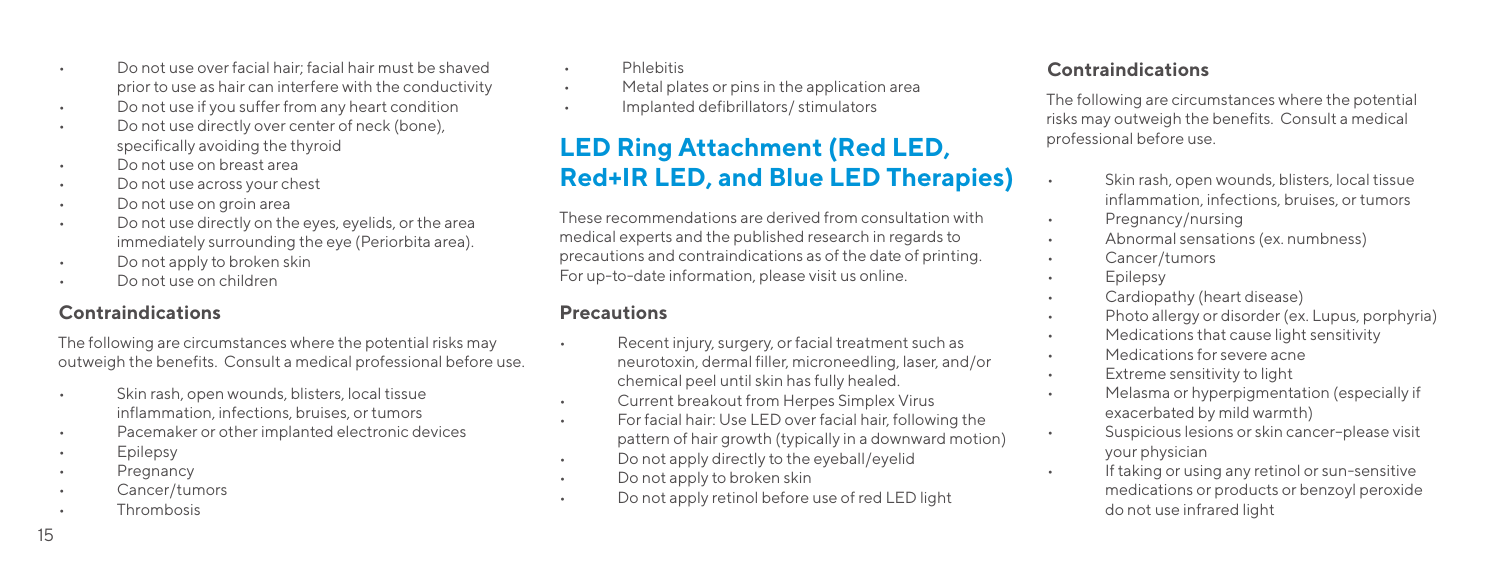#### **Percussive Therapy Attachments (Flat, Cone, Micro-point)**

These recommendations are derived from consultation with medical experts and the published research in regards to precautions and contraindications as of the date of printing. For up-to-date information, please visit us online.

#### **Precautions**

Due care is required in these circumstances and the use of the devices may need to be modified (such as attachment used, the force applied, the position of the body, avoidance of use in direct contact with an area, etc.). Where appropriate or if you have any concerns, seek the advice of a medical professional.

- Recent injury, surgery, or facial treatment such as neurotoxin, dermal filler, microneedling, laser, and/or chemical peel until skin has fully healed.
- Current breakout from Herpes Simplex Virus
- Hypertension (controlled)
- Abnormal sensations (e.g., numbness)
- Sensitivity to pressure
- Medications that may alter sensations
- Do not apply directly to the eyeball/eyelid
- Do not apply to broken skin

#### **Contraindications**

The following are circumstances where the potential risks may outweigh the benefits. Consult a medical professional before use.

- Skin rash, open wounds, blisters, local tissue inflammation, infections, bruises, or tumors
- Bone fracture or myositis ossificans
- Hypertension (uncontrolled)
- Acute or severe cardiac, liver, or kidney disease • Neurologic conditions resulting in loss or altered sensation
- Direct application to the eyes or throat
- Bleeding disorders
- Recent surgery or injury
- Connective tissue disorders
- Peripheral vascular insufficiency or disease
- Medications that thin the blood or alter sensations
- Direct pressure over surgical site or hardware
- Extreme discomfort or pain
- Pacemaker, ICD, or history of embolism

## **Cleansing Ring Attachment**

These recommendations are derived from consultation with medical experts and the published research in regards to precautions and contraindications as of the date of printing. For up-to-date information, please visit us online.

#### **Precautions**

- Recent injury, surgery, or facial treatment such as neurotoxin, dermal filler, microneedling, laser, and/or chemical peel until skin has fully healed.
- Current breakout from Herpes Simplex Virus
- If you have facial hair, use the cleansing ring following the pattern of hair growth (typically a downward motion) and/or make small circular motions if comfortable
- Do not apply directly to the eyeball/eyelid
- Do not apply to broken skin

#### **Contraindications**

The following are circumstances where the potential risks may outweigh the benefits. Consult a medical professional before use.

• Skin rash, open wounds, blisters, local tissue inflammation, infections, bruises, or tumors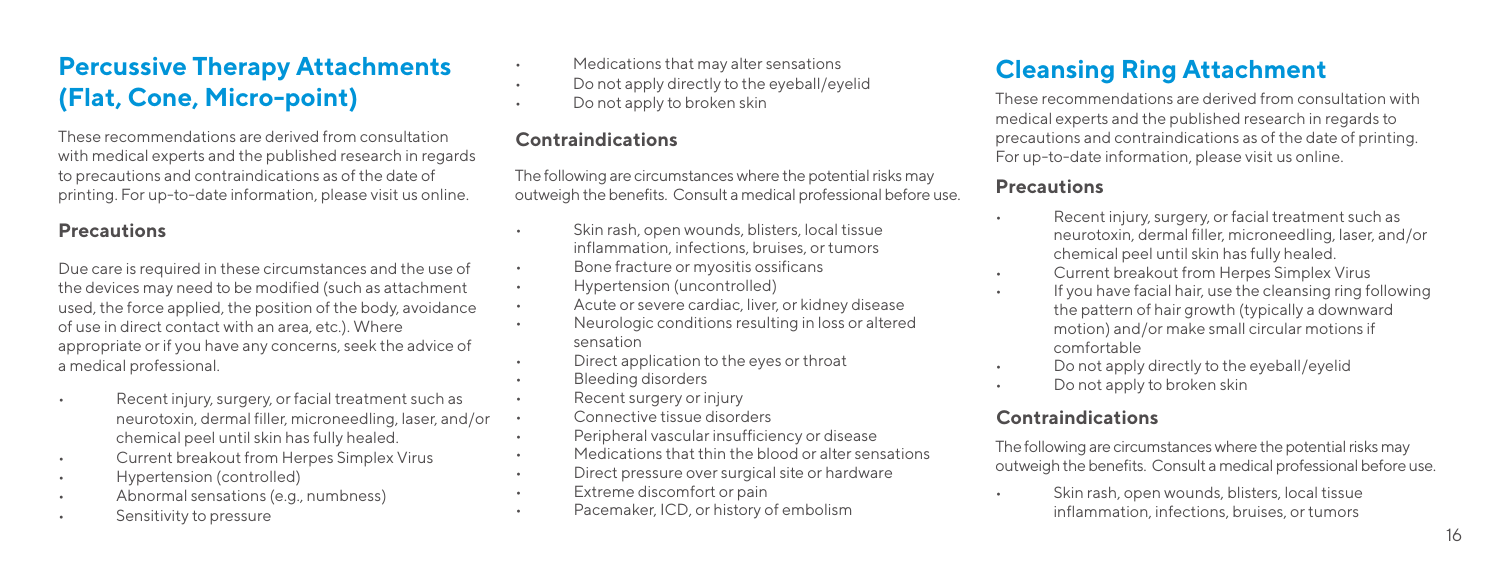These recommendations are derived from consultation with medical experts and the published research in regards to precautions and contraindications as of the date of printing. For up-to-date information, please visit us online.

#### **Precautions**

- Recent injury, surgery, or facial treatment such as neurotoxin, dermal filler, microneedling, laser, and/or chemical peel until skin has fully healed.
- Current breakout from Herpes Simplex Virus
- Do not apply directly on the eyeball/eyelid
- Do not apply to broken skin

#### **Contraindications**

The following are circumstances where the potential risks may outweigh the benefits. Consult a medical professional before use.

Skin rash, open wounds, blisters, local tissue inflammation, infections, bruises, or tumors

## **Hot Ring Attachment Cold Ring Attachment**

These recommendations are derived from consultation with medical experts and the published research in regards to precautions and contraindications.

#### **Precautions**

- Recent injury, surgery, or facial treatment such as neurotoxin dermal filler, microneedling, laser, and/or chemical peel until skin has fully healed.
- Current breakout from Herpes Simplex Virus
- For facial hair use Cold Ring as noted in standard protocol
- Do not apply on the eyeball/evelid
- Do not apply to broken skin

#### **Contraindications**

The following are circumstances where the potential risks may outweigh the benefits. Consult a medical professional before use.

- Skin rash, open wounds, blisters, local tissue inflammation, infections, bruises, or tumors
- Cold hypersensitivity/Cold urticaria
- Circulatory insufficiency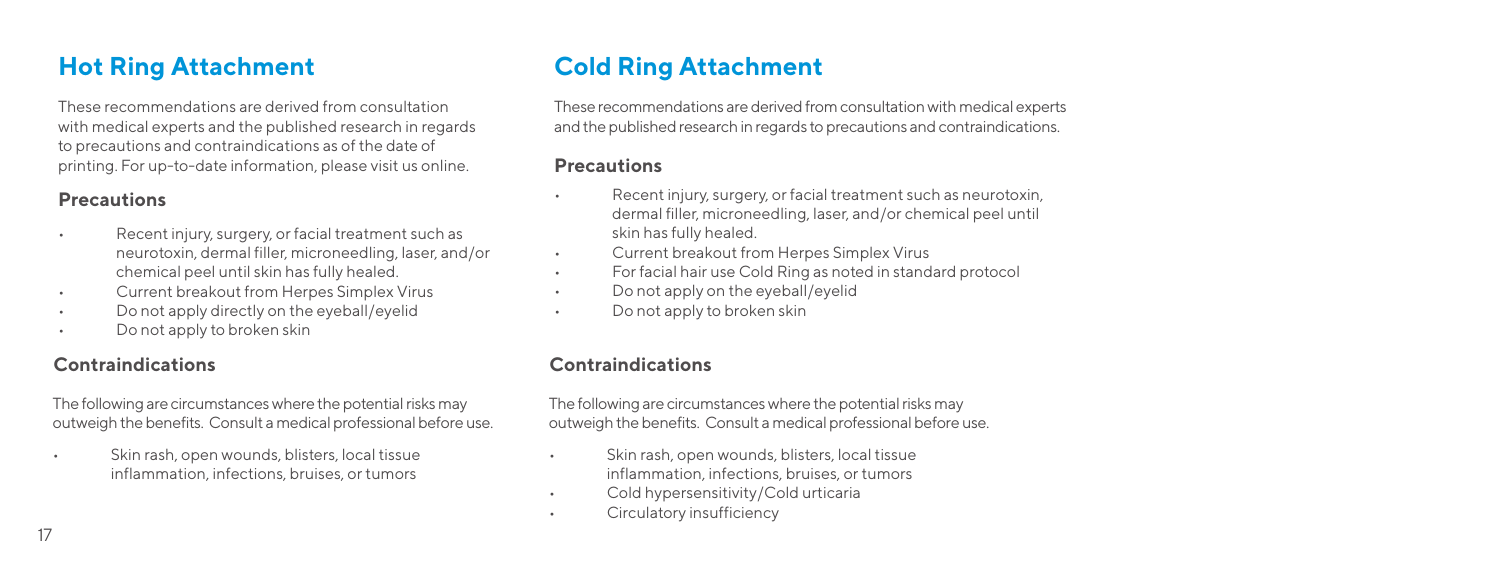#### **Additional Unit Warnings**

#### **When using the device, these basic precautions should always be followed:**

- 1. USE ONLY AS INSTRUCTED. Use the device as described in the device User Manual only. Only use the recommended attachments, accessories, and replacement parts. Do not carry out any maintenance on your own.
- 2. NOT FOR CHILDREN. The device is not intended for use by young children or persons with reduced physical, sensory, or reasoning capabilities, or lack of experience and knowledge with how the device should be operated, unless they have been given supervision or instruction by a responsible person. Do not allow the device to be used as a toy. Children should be supervised to ensure that they do not play with the device.
- 3. CHARGING LOCATIONS. The device should be charged indoors in a well ventilated, dry location. Do not charge the device outdoors, in a bathroom, or within 10 feet (3.1 meters) of a bathtub or pool. Do not use the device or charger on wet surfaces and do not expose the charger to moisture, rain, or snow. Do not use the device in the presence of explosive atmospheres (gaseous fumes, dust, or flammable materials). Sparks may be generated, possibly causing a fire.
- 4. DO NOT OVERCHARGE. Do not leave the battery in the Charger for more than 1 hour after the battery has been fully charged. The battery includes a Theragun Protection system to avoid the risk of overcharging. However, overcharging may reduce its life over time
- 5. DO NOT BURN OR INCINERATE THE DEVICE OR ITS BATTERIES. The battery may explode, causing personal injury or damage. Toxic fumes and materials are created when the battery is burned.<br>6. DO NOT CRUSH DROP OR DAMAGE THE DEV
- 6. DO NOT CRUSH, DROP, OR DAMAGE THE DEVICE BATTERIES OR CHARGER. Do not use a charger that has received as sharp blow, been dropped, run over, or damaged in any way.<br>The a structure of the dropped and the state of the sta
- 7. BATTERY CHEMICALS CAUSE SERIOUS BURNS. Never allow the internal battery to come into contact with the skin, eyes, or mouth. If a damaged battery leaks chemicals, use rubber or neoprene gloves to dispose of it. If skin is exposed to battery fluids, wash with soap and water and rinse with vinegar. If eyes are exposed to battery chemicals, immediately flush with water for 20 minutes and seek medical attention. Remove and dispose of contaminated clothing.
- 8. BATTERY CHEMICALS CAUSE SERIOUS BURNS. Never allow the internal battery to come into contact with the skin, eyes, or mouth. If a damaged battery leaks chemicals, use rubber or neoprene gloves to dispose of it. If skin is exposed to battery fluids, wash with soap and water and rinse with vinegar. If eyes are exposed to battery chemicals, immediately flush with water for 20 minutes and seek medical attention. Remove and dispose of contaminated clothing.
- 9. DO NOT SHORT CIRCUIT. A battery will short circuit if a metal object makes a connection between the positive and negative contacts on the battery or the 16V connector. Do not place a battery near anything that may cause a short circuit, such as coins, keys, or nails in your pocket. A short circuited battery may cause fire and personal injury.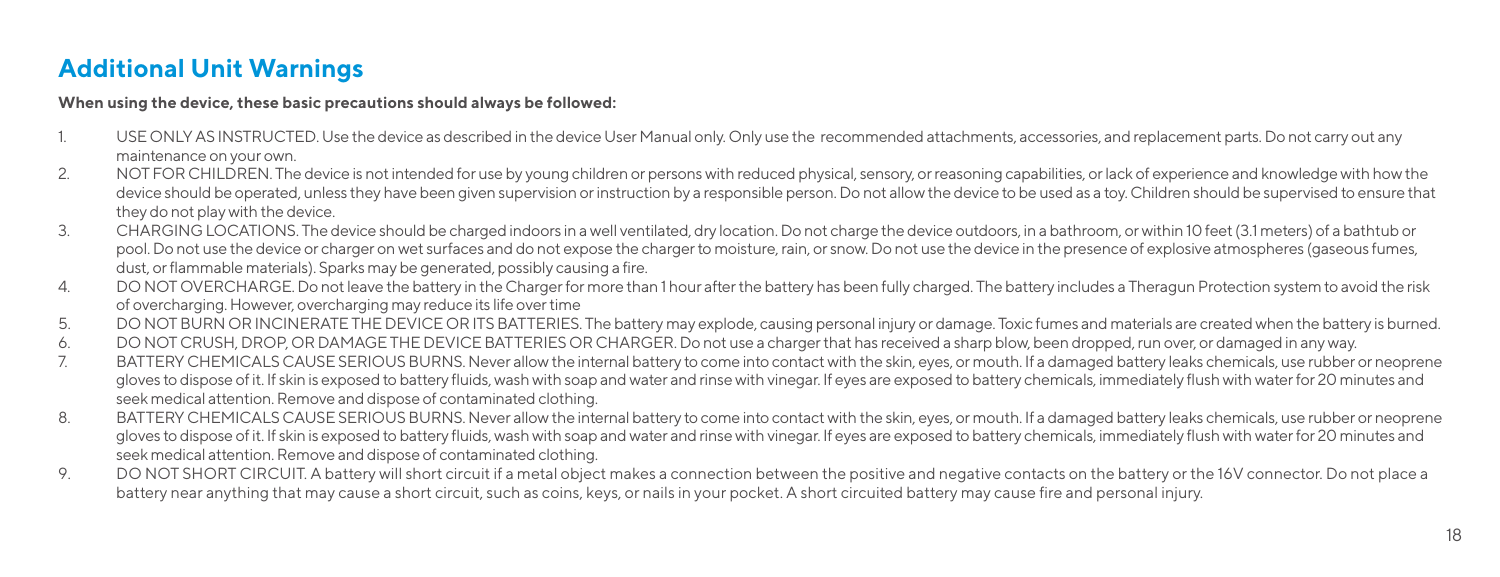- 10. DO NOT OPERATE UNDER BLANKET AND PILLOW OR BETWEEN COUCH CUSHIONS. Excessive heating can occur and cause fire, electric shock, or injury.<br>11 STORING THE DEVICE & BATTERY Store in a cool druplace. Only charge the device
- STORING THE DEVICE & BATTERY. Store in a cool, dry place. Only charge the device when the ambient temperature is between 0°C/32°F 40°C/104°F. Do not store the device or batteries where temperatures may exceed 40°C/104°F, such as in direct sunlight or in a vehicle.
- 12. DISPOSING OF BATTERIES. The TheraFace PRO lithium-ion batteries for the device are more environmentally friendly than some other types of batteries. Always dispose of device batteries according to federal, state, and local regulations. Contact a recycling agency in your area for recycling locations. Even discharged batteries contain some energy.
- 13. DO NOT DISASSEMBLE. Disassembly or incorrect reassembly may result in the risk of electric shock, fire, or exposure to battery chemicals. The warranty will be void if the device, batteries, or charger are disassembled or if any parts have been removed.
- 14. SERVICE. If the device, batteries, or charger is not working properly, has received a sharp blow, or has been dropped, damaged, left outdoors, or dropped into water, then do not use it. Do not attempt to repair or disassemble the device which may result in an electric shock or fire.
- 15. DO NOT USE WHILE BATHING OR IN THE SHOWER, TUB, OR SINK. Do not place or store the device or batteries where it can fall or be pulled into a tub or sink. Do not place in or drop into water or other liquid. Do not reach for an appliance that has fallen into or come into contact with water. Unplug immediately.
- 16. THERMAL LIMITER. The device has an automatic reset thermal limiter that shuts off the device to prevent overheating and fire.<br>17. DO NOT OPERATE the device where aerosol (spray) is being used or where oxygen is being a
- 17. DO NOT OPERATE the device where aerosol (spray) is being used or where oxygen is being administered.

#### SAVE THESE INSTRUCTIONS

#### **Risk**

- Use the TheraFace PRO device and attachment rings only as described within this User Manual. The risks and dangers of using the TheraFace PRO device and attachment rings in any way other than specified in the provided User Manual are unknown and may result in negative side effects.
- 2. This TheraFace PRO device was not tested for use over the eye socket or eyelid so the risks are unknown.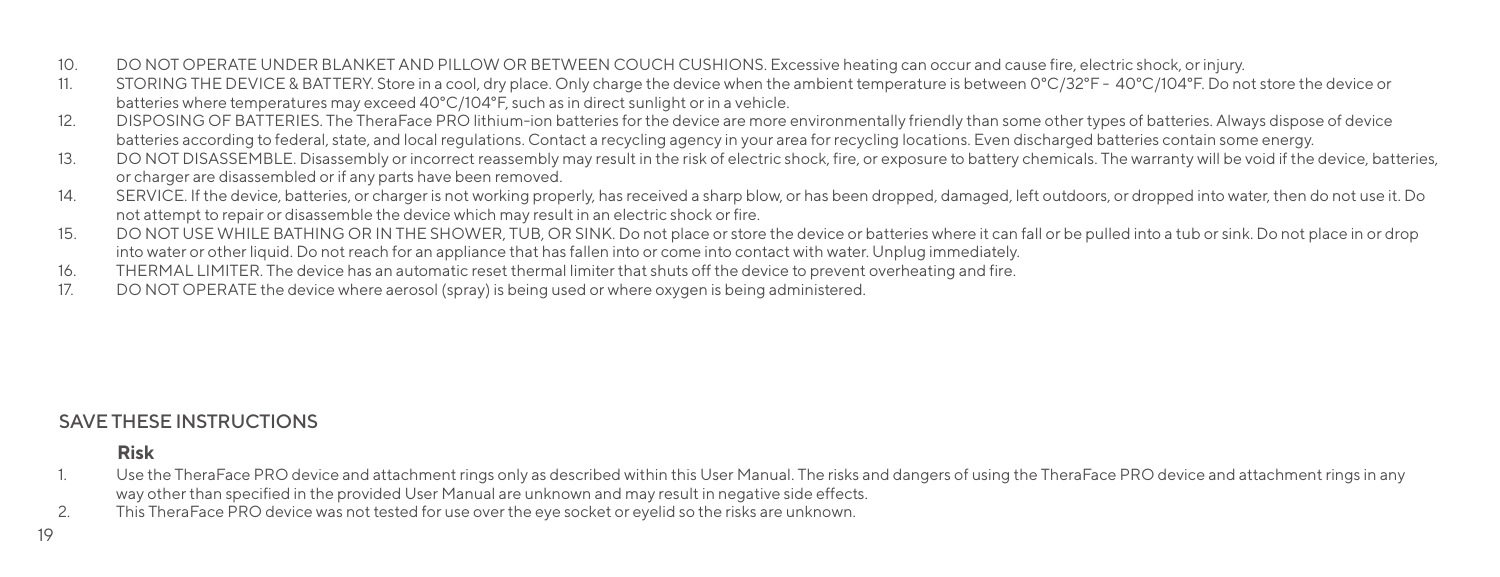|                |             | Labels                                                                                               |                                                        | <b>Product Specifications</b>                                    |
|----------------|-------------|------------------------------------------------------------------------------------------------------|--------------------------------------------------------|------------------------------------------------------------------|
| NO.            |             | <b>SYMBOLS DESCRIPTION</b>                                                                           | <b>BASIC UNIT CHARACTERISTICS</b>                      |                                                                  |
|                |             | CE mark                                                                                              | Power Source                                           | User supplied USB-A or USB-C adapter                             |
| $\overline{2}$ | <b>RoHS</b> | the Restriction of Hazardous Substances                                                              | Indicator Light                                        | <b>YES</b>                                                       |
| 3              | $\boxtimes$ | "WEEE (Waste Electrical and Electronic Equipment)".<br>The waste products should be handled legally. | <b>Housing Materials</b><br><b>ADDITIONAL FEATURES</b> | PC.                                                              |
| 4              | والمنفذ     | Keep dry                                                                                             | Environment for operation                              | Temperature: $0 \sim 40^{\circ}$ C                               |
| 5              | FC          | <b>FCC Federal Communications Commission</b>                                                         | Environment for storage                                | Relative humidity: <93% RH<br>Temperature: $0 \sim 40^{\circ}$ C |
| 6              | ř           | Please read the user manual before use                                                               |                                                        | Relative humidity: 10~95% RH                                     |
| 7              | 木           | Type BF apply part.                                                                                  | Use atmospheric pressure                               | 70-106Kpa                                                        |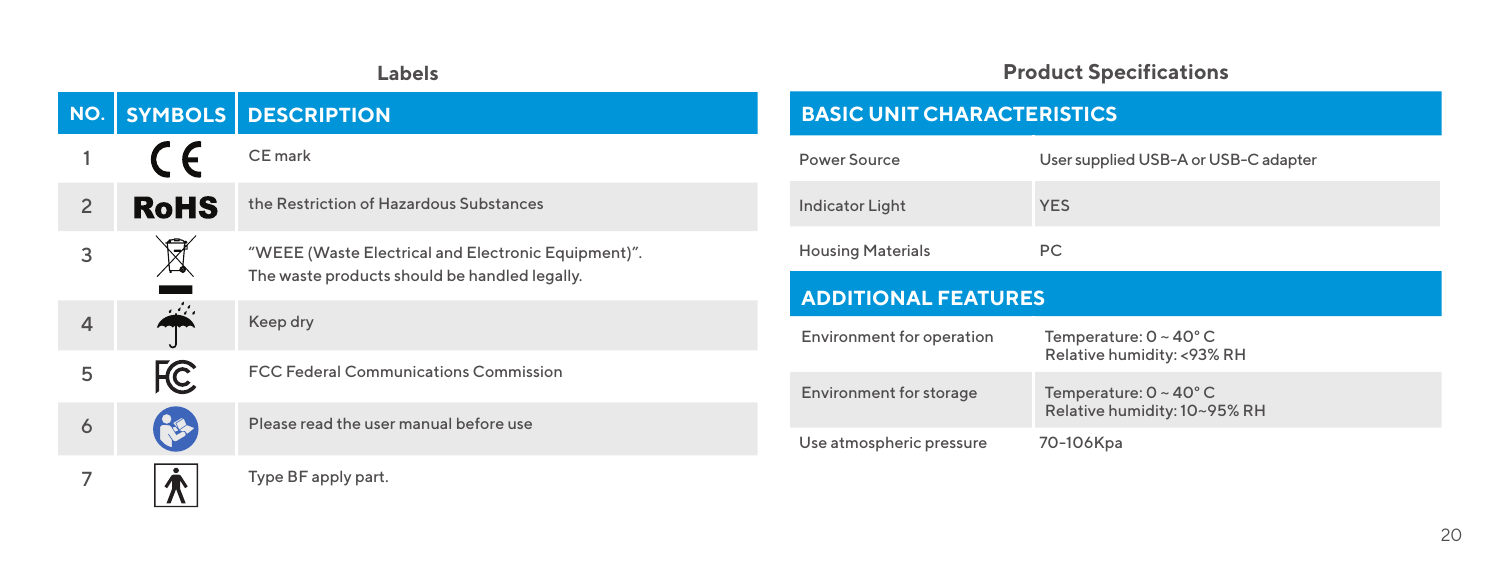#### **For Microcurrent Treatment:**

| Stimulated site               | Face and neck                   |
|-------------------------------|---------------------------------|
| Number of modes               | 3                               |
| <b>Output Intensity Level</b> | $\overline{a}$                  |
| Indicator Light               | Yes. OLED display               |
| <b>Timer Range</b>            | 5-8 minutes per day for 6 weeks |
| <b>Housing Materials</b>      | Console: PC plastic             |

#### **OUTPUT SPECIFICATION**

| Waveform                          | <b>Pulsed Biphasic</b>                                         |  |  |
|-----------------------------------|----------------------------------------------------------------|--|--|
| Operating voltage                 | $0 - 15.5V$                                                    |  |  |
| Maximum power                     | 24mW                                                           |  |  |
| Automatic shut-down               | Yes                                                            |  |  |
| Maximum Output<br>Voltage(+/-10%) | 210-280mV @500 Ohm<br>0.8-1.2V @ 2k Ohm<br>4.75-5.2V @ 10k Ohm |  |  |

| Maximum Output Current                                                 | 420 μA - 560 μA @ 500 Ohm<br>400 μA - 600 μA @ 2k Ohm<br>475 uA - 520 uA @ 10k Ohm |  |
|------------------------------------------------------------------------|------------------------------------------------------------------------------------|--|
| Pulse Width                                                            | On 60ms / Off 60ms                                                                 |  |
| Frequency                                                              | 8.3Hz                                                                              |  |
| Net Charge                                                             | N/A - Battery operated                                                             |  |
| Maximum Current Density                                                | 1.65mA/cm^2 @ 500 Ohm                                                              |  |
| $1.36125 \text{mW/cm}^2$ @ $500\Omega$<br><b>Maximum Power Density</b> |                                                                                    |  |
| <b>FOR LED TREATMENT</b>                                               |                                                                                    |  |
| Light wavelength                                                       | IR+Red:830nm±10nm/633 ± 10 nm                                                      |  |
|                                                                        | Blue light:415nm±10nm, Red light:633nm±10nm                                        |  |
| Power of light<br>$(mW/\!/ cm2)$                                       | IR+Red 70±5%/60±5%<br>Red light 60±5%, Blue light 45±5%                            |  |
| <b>FOR PERCUSSIVE THERAPY</b>                                          |                                                                                    |  |
| Percussive                                                             | 1750, 2100 and 2400 rpm                                                            |  |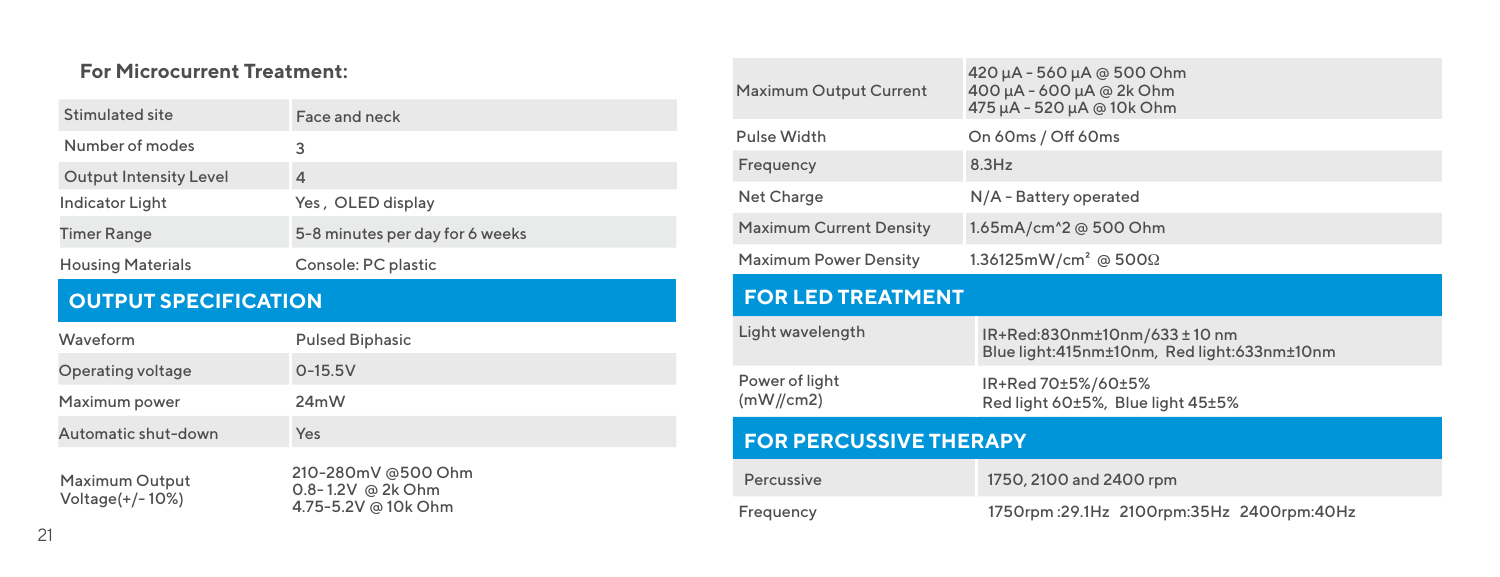#### **Safety, EMC & Bio-compatibility**

- This device is Class II equipment with type BF applied part. It complies with Medical Electrical Safety Standards (IEC 60601-1).
- 2. This device is also compliant with Medical EMC Standard (IEC 60601-1-2).<br>All the user directly contracting materials for the main device bousing and
- 3. All the user directly contracting materials for the main device housing and output contacts in this device are biocompatible for its intended use. They comply with biocompatibility standards ISO 10993-5 (Cytotoxicity) and ISO 10993-10 (Irritation and Sensitization).

The TheraFace PRO has been tested and found to comply with the electromagnetic compatibility (EMC) limits for medical device to IEC 60601-1-2: 2007. These limits are designed to provide reasonable protection against harmful interference in a typical medical installation.

#### CAUTION:

Do not apply the device near any devices with Electromagnetic Interference (EMI), such as cell phones, Magnetic Resonance Imaging (MRI), computerized axial tomography (CT), diathermy, Radio Frequency Identification (RFID), etc. or MR environment. EMI, RF devices or MR environment may affect the normal function of the device or would cause user injury.

#### **FCC compliance statement**

This device complies with Part 15 of the FCC Rules. Operation is subject to the following two conditions: (1) this device may not cause harmful interference, and (2) this device must accept any interference received, including interference that may cause undesired operation. Changes or modifications not expressly approved by the party responsible for compliance could void the user's authority to operate the equipment.

This equipment has been tested and found to comply with the limits for a Class B digital device, pursuant to Part 15 of the FCC Rules. These limits are designed to provide reasonable protection against harmful interference in a residential installation. This equipment generates, uses and can radiate radio frequency energy and, if not installed and used in accordance with the instructions, may cause harmful interference to radio communications. However, there is no guarantee that interference will not occur in a particular installation.

If this equipment does cause harmful interference to radio or television reception, which can be determined by turning the equipment off and on, the user is encouraged to try to correct the interference by one or more of the following measures:

- Reorient or relocate the receiving antenna.
- Increase the separation between the equipment and receiver.
- Connect the equipment into an outlet on a circuit different from that to which the receiver is connected.
- Consult the dealer or an experienced radio/TV technician for help.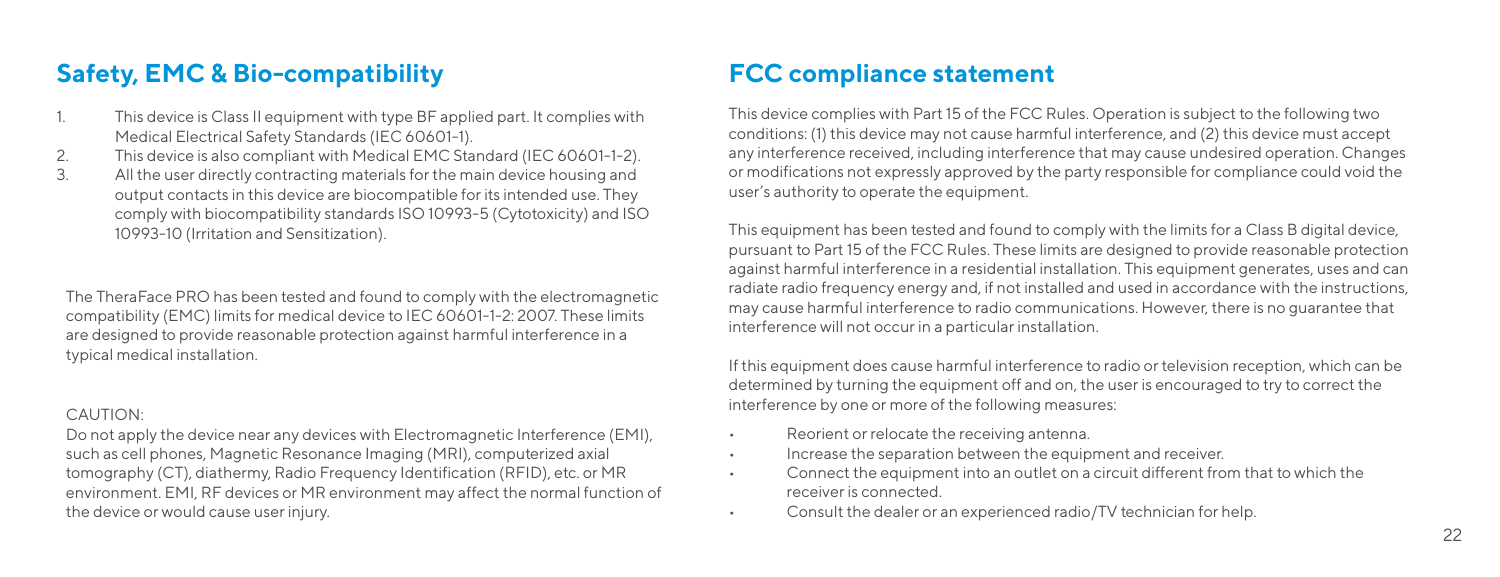#### **MANUFACTURER'S DECLARATION – ELECTROMAGNETIC EMISSIONS**

| The TheraFace PRO is intended for use in the electromagnetic environments specified below. The customer or the user of the TheraFace PRO should ensure that it is used in such an environment. |                   |                                                                                                                                                                                                                                   |  |
|------------------------------------------------------------------------------------------------------------------------------------------------------------------------------------------------|-------------------|-----------------------------------------------------------------------------------------------------------------------------------------------------------------------------------------------------------------------------------|--|
| <b>EMISSIONS TEST</b>                                                                                                                                                                          | <b>COMPLIANCE</b> | ELECTROMAGNETIC ENVIRONMENT - GUIDANCE                                                                                                                                                                                            |  |
| RF emissions<br>CISPR <sub>11</sub>                                                                                                                                                            | Group1            | The TheraFace PRO uses RF energy only for its internal function. Therefore, its RF emissions are very low and are not likely to<br>cause any interference in nearby electronic equipment.                                         |  |
| RF emissions<br>CISPR <sub>11</sub>                                                                                                                                                            | Class B           | The TheraFace PRO is suitable for use in all establishments, including domestic establishments and those directly connected to<br>the public low-voltage power supply network that supplies buildings used for domestic purposes. |  |
| Harmonic emissions<br>IFC 61000-3-2                                                                                                                                                            | Class A           |                                                                                                                                                                                                                                   |  |
| Voltage function / flicker emissions<br>IFC 61000-3-2                                                                                                                                          | Complies          |                                                                                                                                                                                                                                   |  |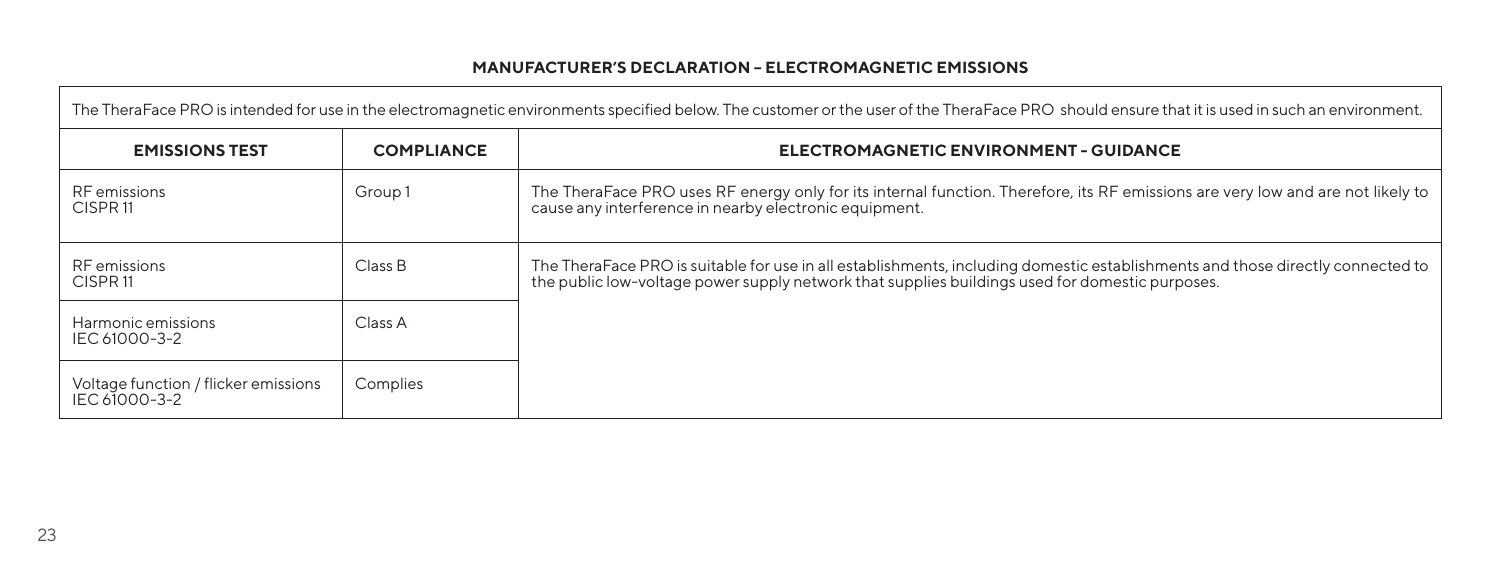#### **MANUFACTURER'S DECLARATION – ELECTROMAGNETIC IMMUNITY**

| The TheraFace PRO is intended for use in the electromagnetic environment specified below. The customer or the user of the TheraFace PRO should ensure that it is used in such an environment. |                                                            |                                                            |                                                                                                                                                                                                                                                                                                     |
|-----------------------------------------------------------------------------------------------------------------------------------------------------------------------------------------------|------------------------------------------------------------|------------------------------------------------------------|-----------------------------------------------------------------------------------------------------------------------------------------------------------------------------------------------------------------------------------------------------------------------------------------------------|
| <b>IMMUNITY TEST</b>                                                                                                                                                                          | IEC 60601 TEST LEVEL                                       | <b>COMPLIANCE LEVEL</b>                                    | ELECTROMAGNETIC ENVIRONMENT - GUIDANCE                                                                                                                                                                                                                                                              |
| Electrostatic discharge (ESD)<br>IFC 61000-4-2                                                                                                                                                | +6kV contact<br>+8kV air                                   | +6kV contact<br>+8kV air                                   | Floors should be wood, concrete or ceramic tile. If floors are covered with synthetic material, the<br>relative humidity should be at least 30%.                                                                                                                                                    |
| Electrostatic transient / burst<br>IEC 61000-4-4                                                                                                                                              | ±2kV for power supply lines<br>±1kV for input/output lines | ±2kV for power supply lines<br>±1kV for input/output lines | Mains power quality should be that of a typical commercial or hospital environment.                                                                                                                                                                                                                 |
| Surge<br>IFC.61000-4-5                                                                                                                                                                        | ±1kV differential mode<br>±2kV common mode                 | ±1kV differential mode<br>±2kV common mode                 | Mains power quality should be that of a typical commercial or hospital environment.                                                                                                                                                                                                                 |
| Voltage dips, short interruptions and<br>voltage variations on power supply<br>input lines<br>IEC 61000-4-11                                                                                  | <5% U_ (>95% dip in UT)<br>for 5 sec                       | <5% U, (>95% dip in UT) for 5 sec                          | Mains power quality should be that of a typical commercial or hospital environment. If the<br>user of the TheraFace PRO requires continued operation during power mains interruptions, it is<br>recommended that the TheraFace PRO be powered from an uninterruptible power supply<br>or a battery. |
| Power frequency (50/60 Hz<br>magnetic field<br>IEC 61000-4-8                                                                                                                                  | 3A/m                                                       | 3A/m                                                       | Power frequency magnetic fields should be at levels characteristic of a typical location in a typical<br>commercial or hospital environment.                                                                                                                                                        |
| NOTE U <sub>+</sub> is the a.c. mains voltage prior to application of the test level.                                                                                                         |                                                            |                                                            |                                                                                                                                                                                                                                                                                                     |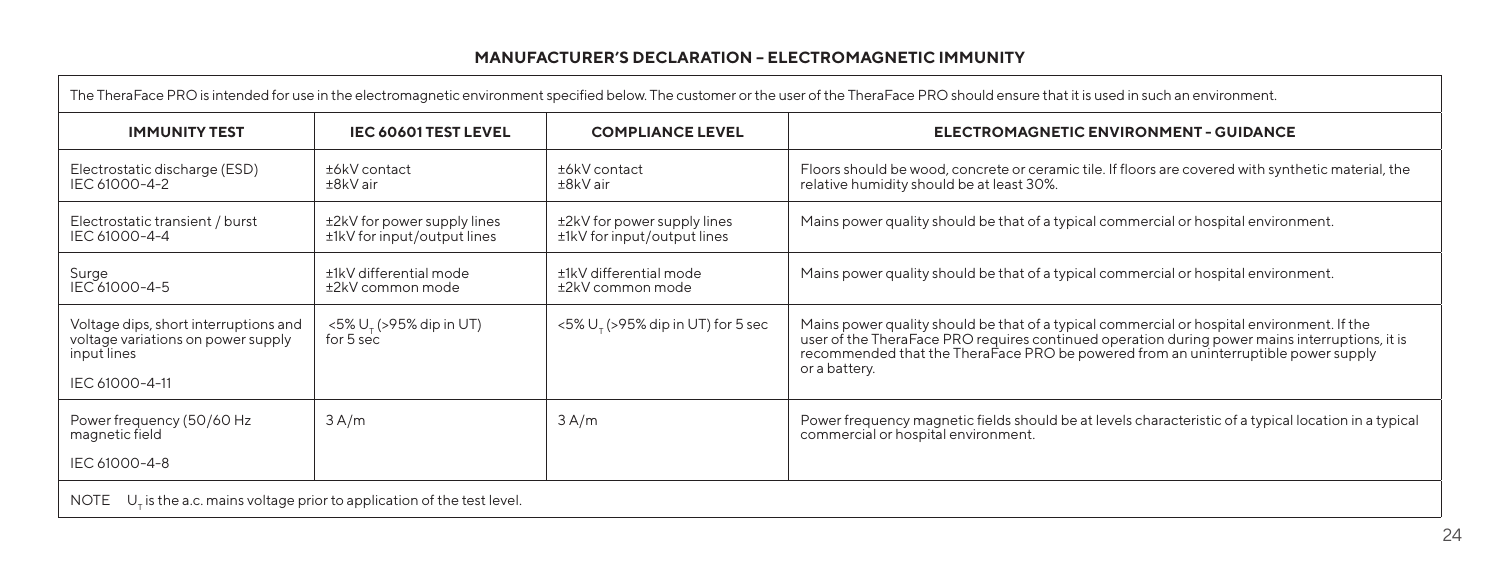| <b>IMMUNITY TEST</b>          | IEC 60601 TEST LEVEL      | <b>COMPLIANCE LEVEL</b> | <b>ELECTROMAGNETIC ENVIRONMENT - GUIDANCE</b>                                                                                                                                                                                                                                                                                                                                                                                                                                                                                                                                                                                                                                                                                                       |
|-------------------------------|---------------------------|-------------------------|-----------------------------------------------------------------------------------------------------------------------------------------------------------------------------------------------------------------------------------------------------------------------------------------------------------------------------------------------------------------------------------------------------------------------------------------------------------------------------------------------------------------------------------------------------------------------------------------------------------------------------------------------------------------------------------------------------------------------------------------------------|
| Conducted RF<br>IFC 61000-4-6 | 3 Vrms<br>150kHz to 80MHz | 3V                      | Portable and mobile RF communications equipment should be used no closer to any part of the<br>higi Station, including cables, than the recommended separation distance calculated from the<br>equation application to the frequency of the transmitter.<br>Recommended separation distance Where p is the maximum output power rating of the<br>transmitter in watts(W) according to the transmitter manufacturer and d is the recommended<br>separation distance in metres(m).b<br>Field strengths form fixed RF transmitters, as determined by an electromagnetic site survey, a<br>should be less than the compliance level in each frequency range. b<br>Interference may occur in the vicinity of equipment marked with the following symbol: |
| Radiated RF                   | 3V/m<br>80MHz to 25GHz    | 3V/m                    | NOTE 1 At 80 MHz and 800 MHz, the higher frequency range applies.<br>NOTE 2 These quidelines may not apply in all situations. Electromagnetic is affected by absorption<br>and reflection from structures, objects and people.                                                                                                                                                                                                                                                                                                                                                                                                                                                                                                                      |

Field strengths from transmitters, such as base stations for radio (cellular/cordless) telephones and land mobile radios, amateur radio, AM and FM radio broadcast and TV broadcast cannot be predicted<br>theoretically with acc necessary, such as reorienting or relocating the higi Station.Over the frequency range 150kHz to 80 MHz, filed strengths should be less than 3V/m.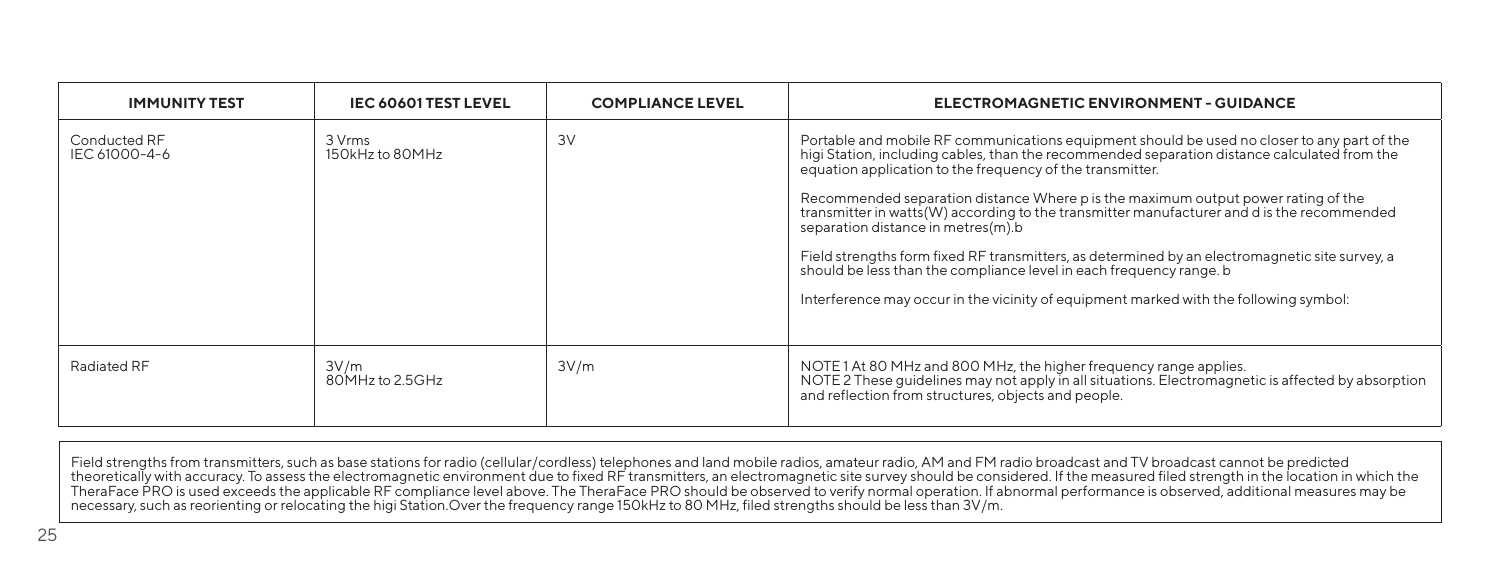Recommended separation distances between portable and mobile RF communications equipment and the EQUIPMENT or SYSTEM – For EQUIPMENT and SYSTEMS that are not LIFE – SUPPORTING

| Recommended separation distances between<br>portable and mobile RF communications equipment and the higi Station                                                                                 |                                                           |                   |                    |  | For transmitters rated at a maximum output power not<br>listed above the recommended separation distance<br>d in meters (m) can be estimated using the equation<br>applicable to the frequency of the transmitter, where P<br>is the maximum output power rating of the transmitter<br>in watts (W) according to the transmitter manufacturer. |
|--------------------------------------------------------------------------------------------------------------------------------------------------------------------------------------------------|-----------------------------------------------------------|-------------------|--------------------|--|------------------------------------------------------------------------------------------------------------------------------------------------------------------------------------------------------------------------------------------------------------------------------------------------------------------------------------------------|
| The TheraFace PRO is intended for use in the electromagnetic environment specified below. The customer or the user of the TheraFace PRO should<br>ensure that it is used in such an environment. |                                                           |                   |                    |  |                                                                                                                                                                                                                                                                                                                                                |
| Rated maximum<br>output of transmitter                                                                                                                                                           | Separation distance according to frequency of transmitter |                   |                    |  | NOTE 1 At 80 MHz and 800 MHz, the separation<br>distance for the higher frequency range applies.                                                                                                                                                                                                                                               |
|                                                                                                                                                                                                  | 150 kHz to 80 MHz                                         | 80 MHz to 800 MHz | 800 MHz to 2.5 GHz |  | NOTE 2 These guidelines may not apply in all situations.<br>Electromagnetic propagation is affected by absorption<br>and reflection from structures, objects and people.                                                                                                                                                                       |
| 0.01                                                                                                                                                                                             | $\Omega$ 12                                               | 012               | 0.23               |  |                                                                                                                                                                                                                                                                                                                                                |
|                                                                                                                                                                                                  | 0.38                                                      | 0.38              | 0.73               |  |                                                                                                                                                                                                                                                                                                                                                |
|                                                                                                                                                                                                  | 1.2                                                       |                   | 2.3                |  |                                                                                                                                                                                                                                                                                                                                                |
|                                                                                                                                                                                                  | 3.8                                                       | 3.8               |                    |  |                                                                                                                                                                                                                                                                                                                                                |
| 100                                                                                                                                                                                              | 12                                                        |                   | 23                 |  |                                                                                                                                                                                                                                                                                                                                                |

#### **LIMITED WARRANTY**

For full warranty information, please visit www.therabody.com/warranty. To request a copy of the warranty by mail, you may send a request to the following address:

Therabody - Warranty Therabody, Inc. Attn: Customer Service 6100 Wilshire Blvd. Ste 200

Los Angeles, Ca. 90048 *Please note, this is not a return address or a retail location. No Therabody products or packages will be accepted at this location.*